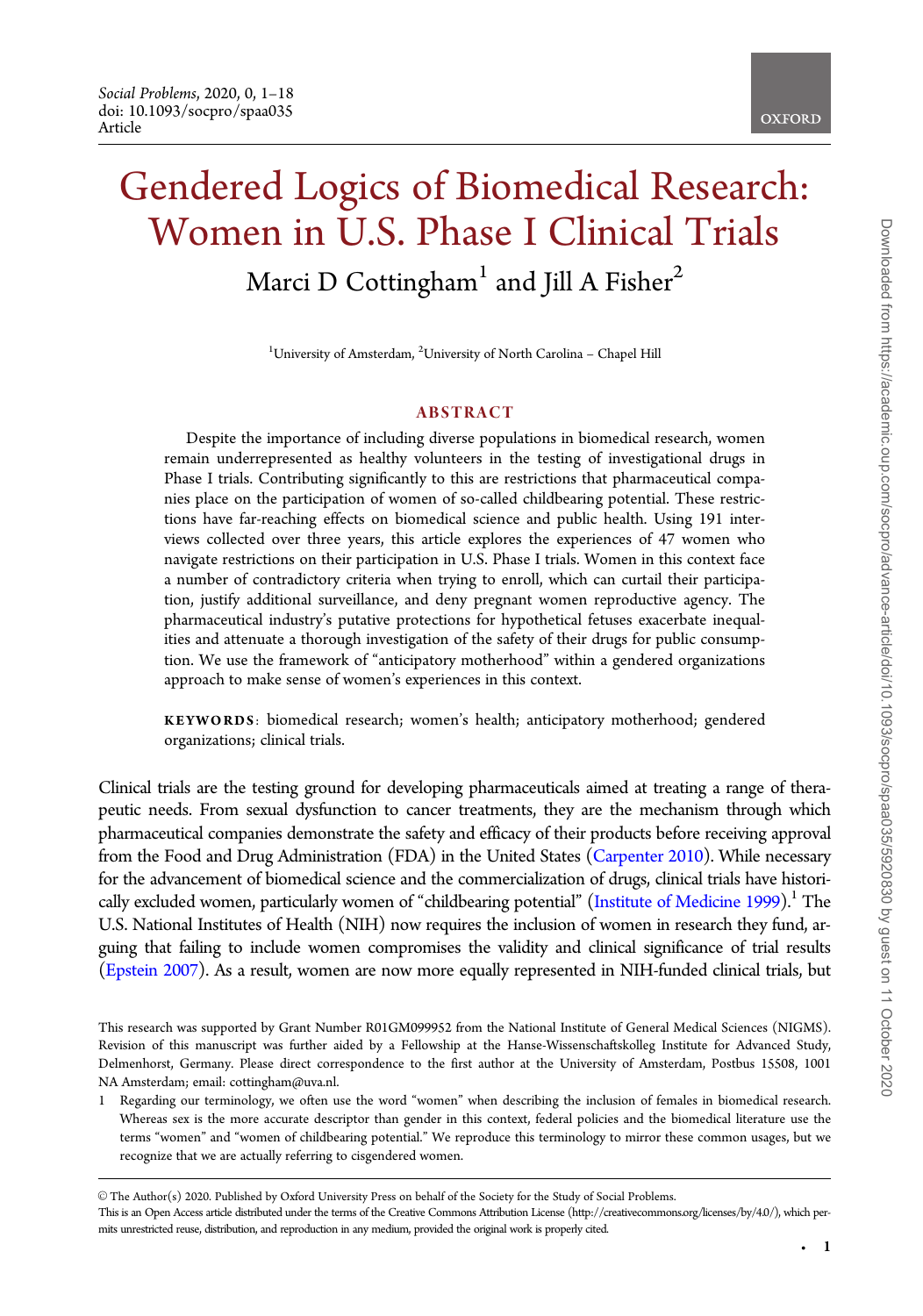the low representation of women persists in clinical trials funded by the pharmaceutical industry, particularly trials that require healthy volunteers for Phase I testing. Women make up between 29 and 34 percent of participants in this early stage of drug testing [\(Chen et al. 2018](#page-15-0)).

Phase I clinical trials are designed to test the safety and tolerability of investigational drugs, and they largely use healthy individuals who are easier to recruit and are less vulnerable to drug effects than are patients with an underlying disease ([Pasqualetti et al. 2010](#page-17-0)). To incentivize their enrollment, healthy participants are compensated up to several thousand dollars for their time, which typically includes an in-patient "confinement" period in a research clinic ([Edelblute and Fisher 2015\)](#page-16-0). While framed as healthy "volunteers," Phase I research participants often think of themselves as workers, and generally rely on income from trials to support themselves and their families [\(Cottingham and](#page-16-0) [Fisher 2016](#page-16-0); [Elliott and Abadie 2008;](#page-16-0) [Monahan and Fisher 2015](#page-16-0)). In this sense, healthy individuals who participate in clinical trials are engaged in "clinical labor" ([Cooper and Waldby 2014\)](#page-15-0), supplying their time, compliance, and bodies to advance scientific knowledge for a financial pay-off.

To be eligible, individuals not only have to be healthy, but they also have to be relatively young, with most trials excluding participants older than 55 and many using 45 as the cut-off point [\(Fisher](#page-16-0) [2020\)](#page-16-0). For women, this time frame overlaps significantly with their reproductive years, so women's so-called "childbearing potential" often comes to bear in decisions about who should be eligible for or excluded from Phase I trials ([Corrigan 2002](#page-15-0)). Because clinical trials on humans can commence while nonhuman animal testing is still underway, there are often limited data prior to Phase I testing about the reproductive toxicity and potential for teratogenic effects on fetal development [\(Parkinson,](#page-16-0) [Thomas, and Lumley 1997](#page-16-0)). Women's exclusion from pharmaceutical clinical trials, however, can lead to more frequent and serious adverse drug reactions in women after a product is available on the market [\(Parekh et al. 2011](#page-16-0)). Thus, similar to contemporary and historical framings of fetal life in the United States [\(Linders 1998](#page-16-0)), women's health can suffer as a result of policies and practices designed to protect hypothetical fetuses.

Given that the negative effects of excluding women from early drug testing are known and that national policy calls for the equitable inclusion of both sexes in research, what are the mechanisms that maintain women's underrepresentation? More specifically, how might the policies and practices of clinical research organizations, as experienced by women, contribute to their underrepresentation? We build on prior conceptual frameworks on "anticipatory motherhood" in health policy [\(Waggoner](#page-17-0) [2013,](#page-17-0) [2017](#page-17-0)) and on gendered organizations theory ([Acker 1990;](#page-15-0) [Britton and Logan 2008](#page-15-0); [Martin](#page-16-0) [2003\)](#page-16-0) to examine the underlying sex-based assumptions of clinical research organizations and how women experience restrictions on their Phase I trial participation. The experiences of women who are eager and active clinical trial participants can shed light on the potential double standards and added demands that women confront, explaining partially why reaching representative levels in early testing continues to be elusive.

We draw upon 191 interviews conducted with 47 racially diverse women over a period of three years to better understand how they experience and confront underlying assumptions that seem to privilege men as the ideal research subject. Marked by their alleged childbearing ability, women deviate from the male ideal and face a number of contradictory criteria to participation. We explore how women react to the restrictions they face, including their perceptions of the reproductive risks, as they attempt to earn income through clinical trials. We find that the pharmaceutical industry's putative protections for hypothetical fetuses exacerbate sex and gender inequalities and attenuate a thorough investigation of the safety of their drugs for public consumption.

#### ANTICIPATORY MOTHERHOOD IN HEALTHCARE

While biomedicine now emphasizes the importance of including diverse populations in clinical trials, parallel concerns have developed in the United States regarding women's "preconception" health and its effects on the health of future children [\(Waggoner 2017\)](#page-17-0). On one hand, since the late 1990s, the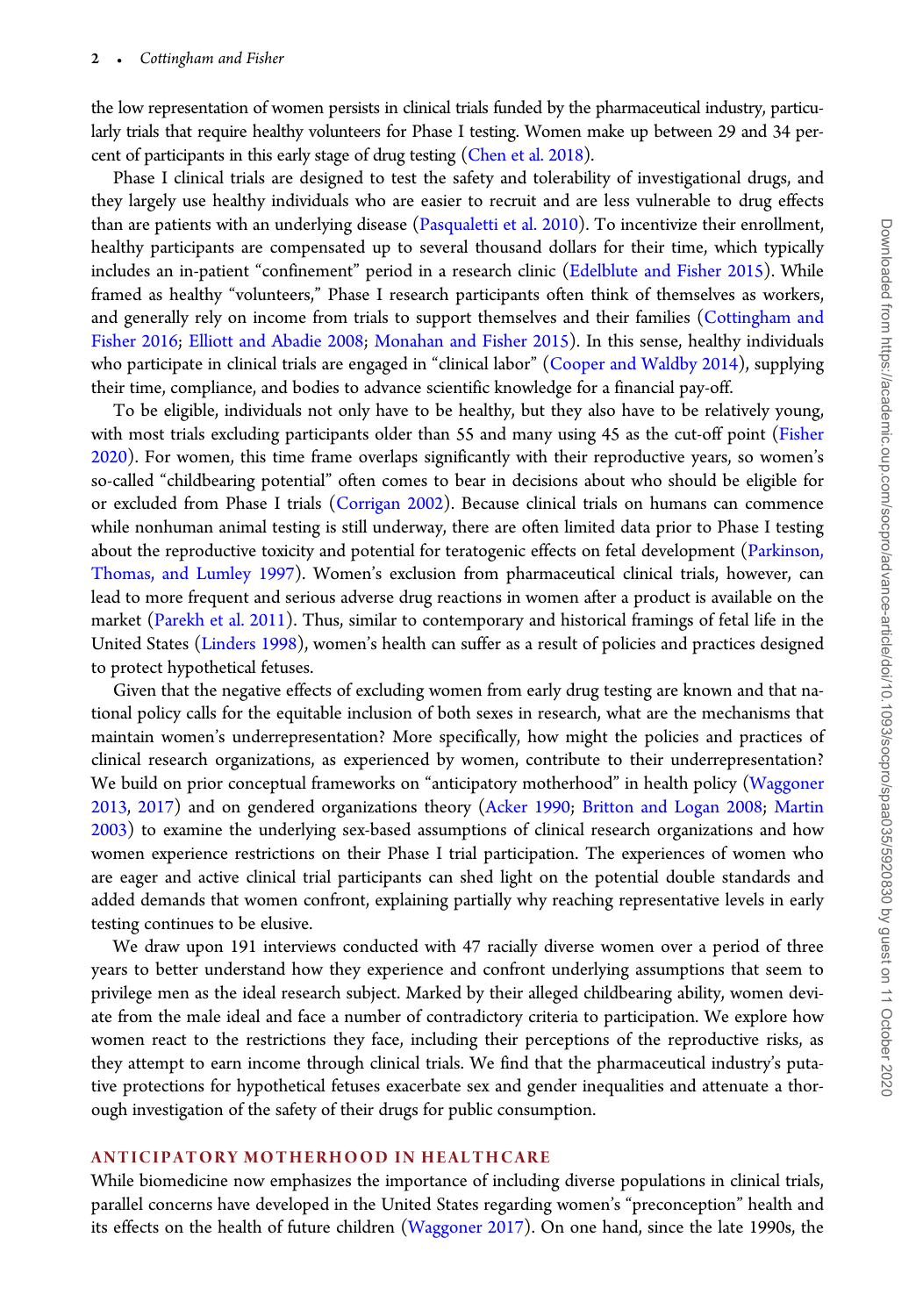NIH has demanded that researchers incorporate more women into biomedical research, and on the other, new health policies during the same time period have emphasized that women should engage in health-promoting behaviors that essentially presume that "all women are pregnant unless proven otherwise" [\(Junod 2003:](#page-16-0)56). These two frameworks are in conflict, given that the latter brings the risks to potential fetuses to the foreground while minimizing the individual health needs of women. In this climate, the potential benefits of sex-based scientific research for its subsequent higher validity to women as medical consumers can be overshadowed by looming concerns for future children. Certainly, past medical practices have led to detrimental outcomes for babies, as was the case with the anti-nausea drug thalidomide that was used in the 1950s and 1960s with devastating effects on fe-tal development ([Kim and Scialli 2011](#page-16-0)). The thalidomide tragedy directly resulted in a climate of pa-ternalistic and protectionist agendas regarding women's role in clinical trials ([Corrigan 2002](#page-15-0)).

Outside of medical research, women's health has been reframed to focus on the "zero trimester" the time prior to conception when women (regardless of their desire to become pregnant) should maximize their health through a balanced diet and vitamin consumption; achieving and/or maintaining a normal body-mass index; and avoiding alcohol, tobacco, and illicit drugs [\(Waggoner 2017](#page-17-0)). These suggestions aim to improve birth outcomes in the United States, recognizing prenatal care's failure to do so on its own [\(Waggoner 2017](#page-17-0)). To capture the cultural significance of this approach to women's health, Waggoner develops the concept of "anticipatory motherhood," which she defines as "a framework that positions all women of childbearing age as 'prepregnant' and exhorts them to minimize health risks to phantom fetuses and future pregnancies" [\(2013:](#page-17-0)347). Viewing women as "prepregnant," however, conflates "women's health and maternal health" and "exalts women as mothers and not women qua women" ([Waggoner 2013:](#page-17-0)346). In other words, during their reproductive years or roughly four decades of their lives, women's health concerns are subordinated to or in the service of potential future pregnancies. This framework places responsibility on women for any negative birth outcomes, despite limited evidence indicating how women's behavior prior to pregnancy actually affects a fetus and the child it might become. It also erases any contribution men's sperm might make to adverse birth outcomes [\(Daniels 1997\)](#page-16-0).

Notions of the "zero trimester" and "anticipatory motherhood" are also useful for understanding how women are positioned within biomedical research. As [Cooper and Waldby](#page-15-0) [\(2014\)](#page-15-0) explain, "While women are considered naturally suited to the biological labor of gestation and reproductive gift giving, since the mid-1970s they have been routinely excluded from Phase I clinical trials for the very same reasons" (121). Indeed, women of childbearing potential were explicitly barred by the FDA from Phase I trials until 1993 [\(Corrigan 2002](#page-15-0)), and their inclusion today is largely at the discre-tion of the pharmaceutical company sponsoring the Phase I trial. [Corrigan](#page-15-0) ([2002\)](#page-15-0) writes, "this paternalistic and protectionist framework needs to be understood in the context of prevailing anxiety about the dangers of giving drugs to pregnant women, as well as concern over the abuse of subjects in biomedical research more generally" (43). Unlike the larger framework of informed consent in which prospective research participants are given detailed information about a clinical trial in order to make an autonomous decision based on risks and benefits, women of childbearing potential are often not given the choice to enroll in a trial that could adversely affect a fetus, even when those women have no plans to become pregnant in the near future.

Within the U.S. regulatory system, there is no right to participate in research, merely the right to decline ([Faden and Beauchamp 1986](#page-16-0)). Anticipatory motherhood assumes that "women are mothersin-waiting and that it is the job of public health and medicine to control women's bodies for the sake of the greater good" ([Waggoner 2017](#page-17-0):7). Yet, it is important to highlight the notable racial differences in how would-be mothers are perceived and how they might be controlled. Advances in reproductive technology, for example, have largely increased the reproductive options of affluent white women, whereas the fertility of poor women of color is stereotyped as irresponsible and a sign of poor self-control [\(Roberts 2009\)](#page-17-0). While cast differently, both groups, in Roberts' view, have been made responsible both for their own health and for reproductive outcomes. The "greater good" might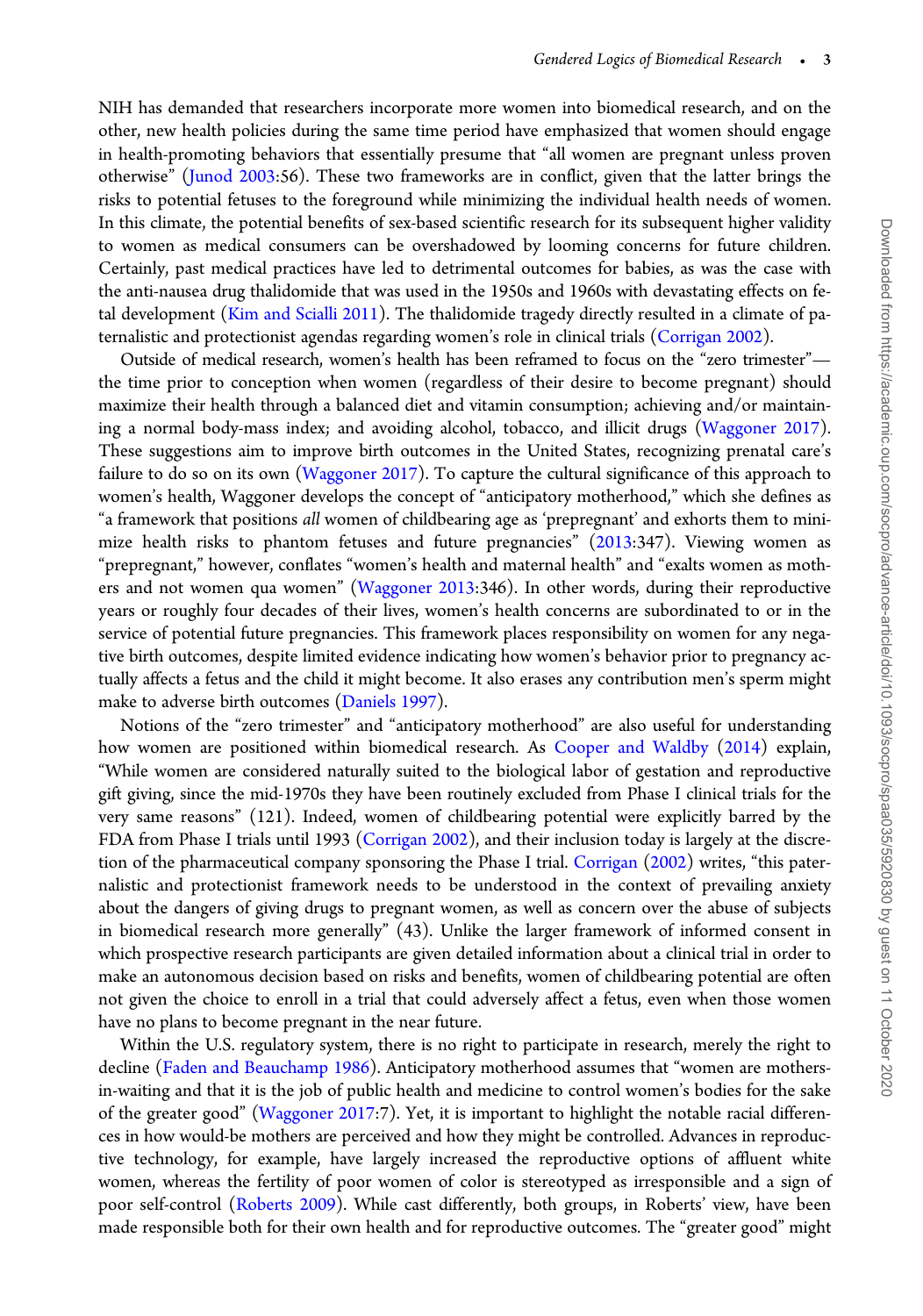be the production of many healthy children in the case of affluent white women, but as few children as possible in the case of poor or Black and Latina women [\(Roberts 2009](#page-17-0)).

In the context of biomedicine, women's commodification of their bodies—as paid research participants [\(Walker and Fisher 2019](#page-17-0)) or egg donors [\(Almeling 2011\)](#page-15-0)—can be perceived as at odds with cultural norms regarding women's "role" as mothers. Yet, this paternalistic approach effectively constructs the "greater good" as protecting or preventing hypothetical fetuses in lieu of having better representation of women in biomedical research and improving the safety of pharmaceuticals for women. Numerous studies show that women have been harmed because men alone were used as test subjects, most notably in heart and other cardiovascular diseases ([Healy 1991;](#page-16-0) [Merkatz 1993](#page-16-0)). Additionally, after twenty years on the market, the popular insomnia drug Ambien $^{\circledR}$  (zolpidem) underwent relabeling that instructs physicians to prescribe a lower dose to their female patients based on clear evidence of harm to women, such as higher rates of vehicular accidents resulting from the drug's clearing out of their systems more slowly ([Roth 2018\)](#page-17-0). Thus, there are real effects on women's health when they are excluded from clinical trials on the basis that they have the potential to become pregnant as well as the guiding assumption that any pregnancies that occur will not be terminated [\(Waggoner 2017\)](#page-17-0).

#### GENDERED ORGANIZATIONS THEORY

Though the pharmaceutical industry is adamant to classify individuals who are paid to participate in clinical trials as volunteers rather than workers ([Elliott and Abadie 2008;](#page-16-0) [Lemmens and Elliott 1999](#page-16-0)), their experiences often mirror that of an employee, albeit one in a precarious position. Participants must be physically present at the clinic where the research takes place and follow the rules and policies set forth by the pharmaceutical sponsor and the research clinic. They must observe health behavior requirements, such as fasting, prior to checking into the study, and undergo a number of procedures both as a part of screening to enroll in a study and as a part of data collection. Cooperating with staff during blood draws, drug administration, and other possible procedures such as ECGs, MRI scans, biopsies, and even lumbar punctures is required in order for them to receive the promised financial compensation.

In light of this contractual relationship between clinic and subject, we turn to the scholarship on gender and organizations/occupations as a way of understanding women's experiences in this understudied aspect of clinical labor ([Cooper and Waldby 2014\)](#page-15-0). [Acker's](#page-15-0) ([1990\)](#page-15-0) gendered organizations approach can shed further light on how Phase I trial protocols, as experienced by women themselves, appear to privilege "men's bodies, sexuality, and relationships to procreation and paid work" (139). Acker's work provides a theoretical apparatus that links individual experiences with organizational logics and explains how occupations and organizations can be sites for the reproduction of gendered assumptions, despite tacit claims of gender neutrality.

According to a gendered organizations approach, gender shapes occupations and organizations in a number of ways. At the cultural level, occupations are seen as gendered by virtue of the gendered meanings associated with particular jobs. For example, nursing has historically been and continues to be framed as a feminine profession [\(Cottingham 2014](#page-15-0); [Williams 1992\)](#page-17-0), whereas construction work is seen as masculine [\(Denissen and Saguy 2014\)](#page-16-0). Scholarship on work and organizations has increasingly emphasized the importance of examining how gender—as well as race, class, and sexuality—are categorically reproduced through a number of social mechanisms [\(Acker 1990;](#page-15-0) [Britton 2000;](#page-15-0) [Britton](#page-15-0) [and Logan 2008;](#page-15-0) [Williams 1992;](#page-17-0) [Williams, Muller, and Kilanski 2012\)](#page-17-0). These mechanisms include organizational policies, logics, and assumptions that tend to hold the "ideal worker" as one free from family responsibilities and whose career-trajectory is uninterrupted by children. Thus, the "ideal worker," according to these and other assumptions, is often a man who is also heterosexual and married, and in the context of professional work, is assumed to be white and middle-class ([Britton and](#page-15-0) [Logan 2008\)](#page-15-0).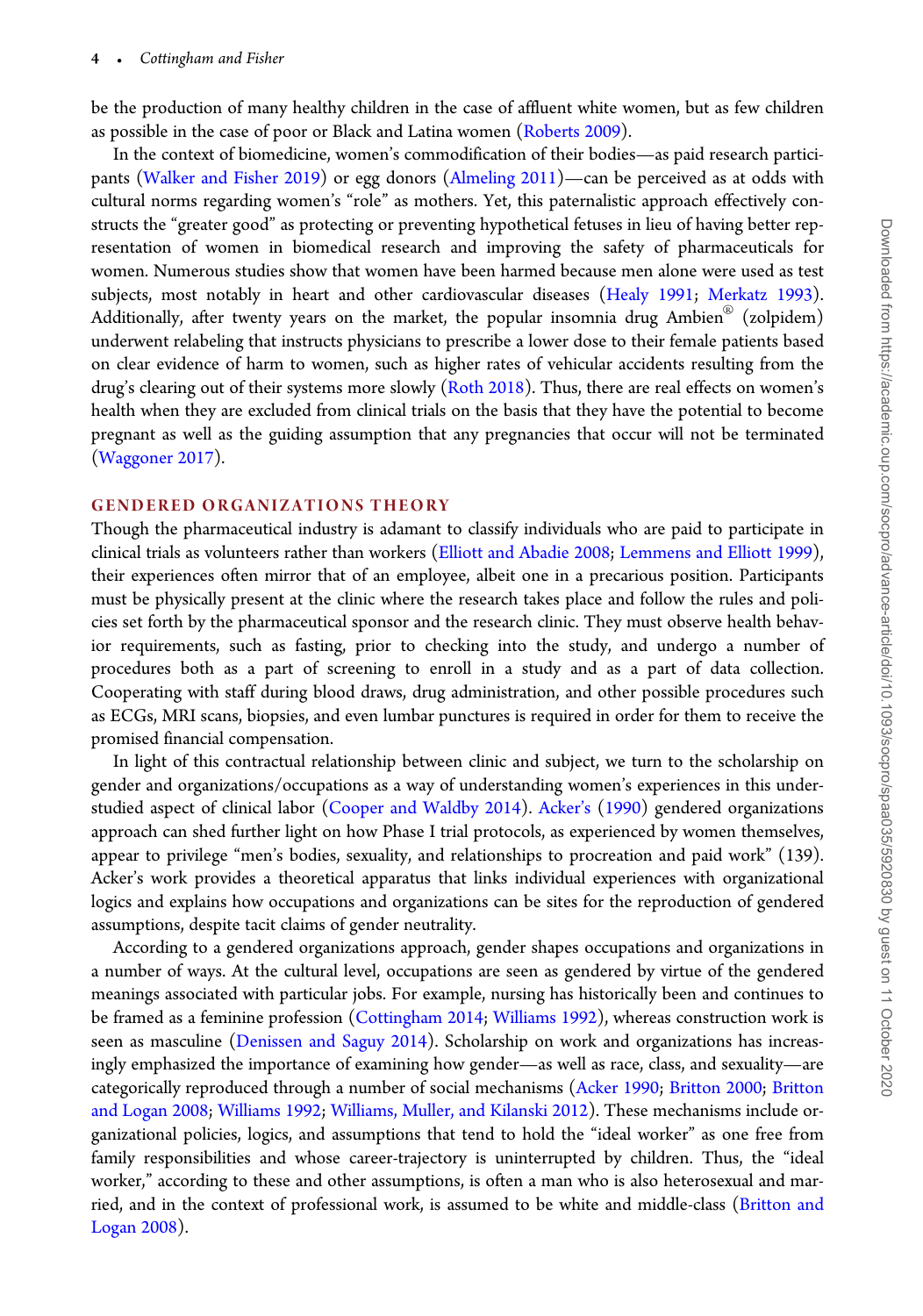In the context of Phase I clinical trials, however, low-income, minority men are overrepresented [\(Fisher and Kalbaugh 2011](#page-16-0)). Due to profound social and economic inequalities in the United States ([Thernstrom and Thernstrom 2009](#page-17-0); [Wilson 2010\)](#page-17-0), they often have few other opportunities to earn comparable sums of money through other paid work ([Cottingham and Fisher 2016](#page-16-0); [Fisher](#page-16-0) [2020\)](#page-16-0). While Phase I trials are often a hidden world and the public arguably holds limited knowledge of clinical trial participants and their expected sociodemographic characteristics, media representations of healthy research participants tend to portray them as desperate men willing to harm themselves for monetary compensation ([Fisher and Cottingham 2017](#page-16-0)). High-risk professions are often assumed to be men's work as well as more suitable for those with backgrounds of lower income and lower educational attainment [\(Paap 2006;](#page-16-0) [Ribas 2015\)](#page-17-0). Phase I trials are no different, and minority men who can be incentivized to consent to a long-term confinement in a research clinic are directly recruited for studies and perceived by the industry as ideal participants ([Williams](#page-17-0) [and Fisher 2018\)](#page-17-0). Yet there is a long and sordid history of racial and ethnic minorities being exploited and harmed by biomedical researchers [\(Briggs 2002;](#page-15-0) [Reverby 2009](#page-17-0); [Savitt 1982;](#page-17-0) [Skloot](#page-17-0) [2010\)](#page-17-0), and the economic context of unstable and precarious work in the United States allows this trend to continue ([Cooper and Waldby 2014\)](#page-15-0). The prominence of men in Phase I trials might also be due, in part, to the initial history of healthy volunteer trials being conducted in men's prisons [\(Hornblum 1998](#page-16-0)).

Elsewhere we have described women's vulnerability in Phase I trials because men outnumber them in the clinic space and because of the discouragement women receive from husbands or partners [\(Jain, Cottingham, and Fisher 2020](#page-16-0)). This article further investigates the assumptions that women confront as they seek to enroll and participate in clinical research and the role that these organizational assumptions and practices might play in limiting women's participation. Framing these experiences within gendered organizations theory allows us to connect their individual experiences to the organizational context of clinical research and to explore the relevance of "anticipatory motherhood" as an underlying assumption within biomedical research.

#### METHODS

Prior work on gendered organizations and the ideal subjects that comprise them has used a variety of methods for empirical investigation, including interview-based studies of individual experiences within organizations [\(Britton and Logan 2008;](#page-15-0) [Pierce 1995\)](#page-17-0). We use interview data collected between July 2013 and December 2016 as part of a longitudinal study of individuals who participate in U.S. Phase I clinical trials. We met participants in one of seven research clinics. Three clinics were located on the East Coast, two in the Midwest, and two on the West Coast. A member of the research team approached participants at the clinic facility and asked them to participate in a three-year research study on the decisions and experiences of healthy volunteers. They were compensated with a \$20 gift card for their first "baseline" interview; a \$50 check for the second interview, which took place six months later via phone; a \$100 check for the third and fourth interviews, which took place via phone one year and two years from enrollment; and \$200 for the fifth interview, which took place via phone three years from enrollment and concluded their participation in our study. In order to control for any unintended effects that inclusion in our study might have had on individuals' participation in or perceptions of clinical trials, we randomly assigned participants to either the "full-participation" group ( $\sim$ 80 percent) or the control group ( $\sim$ 20 percent). Individuals assigned to the fullparticipation group completed all five interviews, while those in the control group completed only the baseline interview and a final interview three years later. Additionally, participants in the fullparticipation group reported via a survey all the Phase I trials that they screened for or enrolled in during our three-year study (see [Edelblute and Fisher 2015](#page-16-0)). All participants provided written informed consent, and this study was reviewed and approved by the institutional review board at the University of North Carolina – Chapel Hill.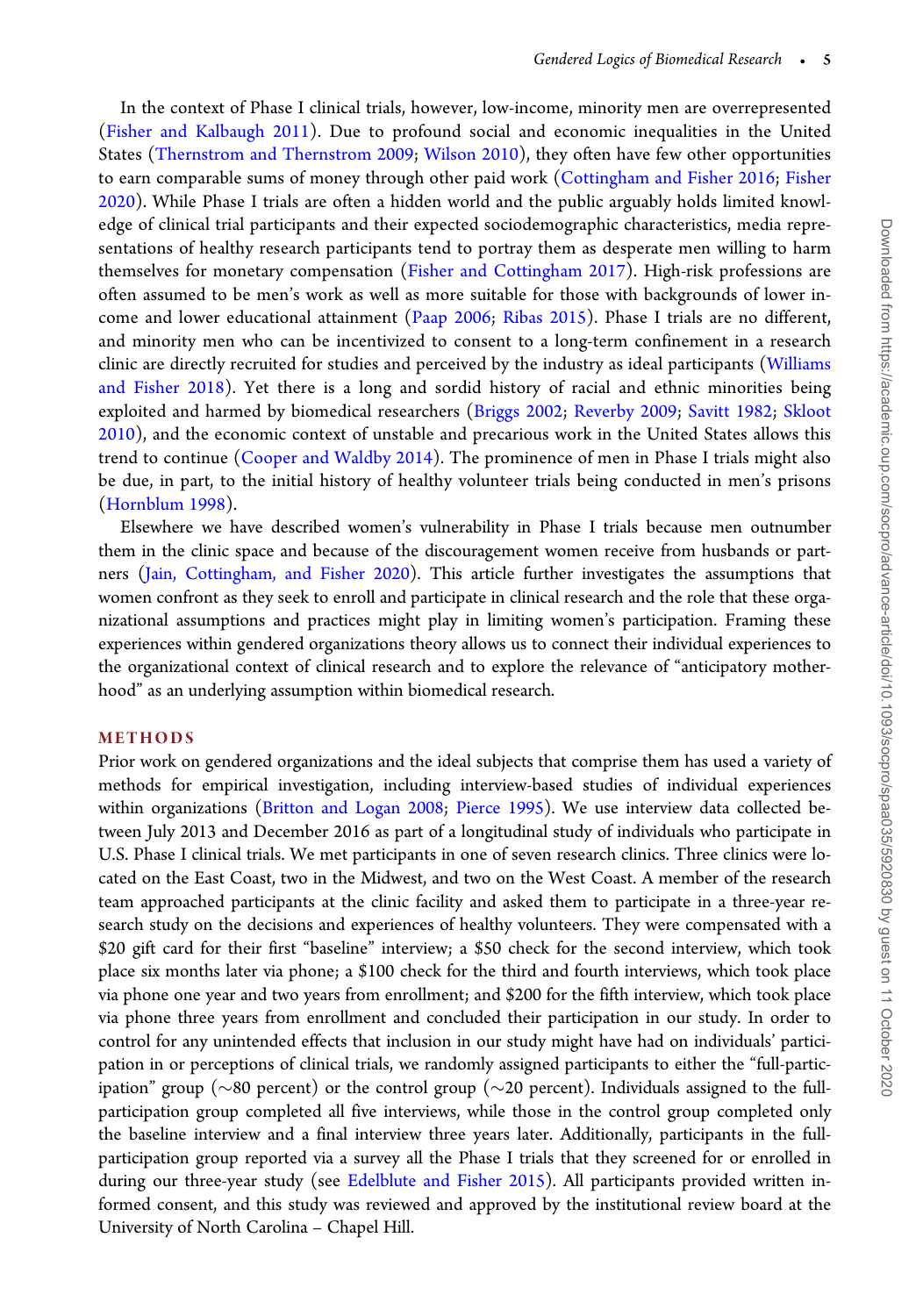## 6 - Cottingham and Fisher

#### Sample

Our total study sample included 178 men and women, but we focus here on the women we enrolled. Our sample of 47 women was racially diverse, with blacks and Hispanics making up over 50 percent of the total number of women. Participants included 21 non-Hispanic white women and 26 women of color. Participants' race/ethnicity, age, employment status, fertility status, and other demographic variables are displayed in [Table 1.](#page-6-0)

## Data and Analysis

We conducted 191 interviews with the 47 women in our study. This includes 47 baseline interviews; 33 six-month interviews, 33 one-year interviews, and 33 two-year interviews with the women randomized to our full-participation group; and 45 three-year (final) interviews with women in both the full-participation and control groups. We retained 96 percent of the women in our study, with one woman choosing to discontinue her participation and another lost to follow-up.

Interviews covered a range of topics, including background information on each participant's employment, education, and family life, along with detailed questions about the studies she had enrolled in and her experiences and motivations for participating in clinical trials. Across all interviewing waves, the average interview length was approximately one hour. All interviews were transcribed by a transcription company and verified and corrected for accuracy before being coded by the research team.

Our coding structure included both a priori codes developed from the literature on clinical trials and preliminary research on healthy volunteers as well as emergent codes relevant to the particular experiences of women [\(Timmermans and Tavory 2012\)](#page-17-0). In the first wave of analysis, we used qualitative analysis software (Dedoose) to excerpt and code relevant passages based on any and all references to barriers to enrolling in clinical trials that were specific to women, as well as experiences within clinical trials that might be unique to women. In a second round of analysis, we created more nuanced categories to represent how women described their experiences, and these select excerpts were scrutinized further to compare different groups of women. We use pseudonyms below to protect our participants' confidentiality.

## RESULTS: ANTICIPATORY MOTHERHOOD AND THE EXPERIENCES OF WOMEN IN PHASE I TRIALS

To earn income through Phase I trials, healthy individuals must first find studies for which they qualify. This is not as easy for women as it is for men, which means that they often must work harder to find clinical trials and encounter more obstacles to enrolling. Women in our study seemed acutely aware of the fact that they are not ideal research participants in the eyes of clinics and regulatory bodies. Tina, a white woman in her 40s who had participated in more than 30 studies over a twenty-year timespan, reflected:

When I first started doing studies, the FDA was very-, you know, your ideal participant was a young, healthy, non-smoking male, you know, [chuckles] which is not what we all are!

While Tina has seen more inclusion of women in clinical trials over time, her experiences, as well as those of other women in our sample, point to a labyrinth of inclusion-exclusion criteria and surveillance practices that often reduce women to their childbearing status. As with other studies of biomedical encounters (e.g., [Timmermans and Buchbinder 2010\)](#page-17-0), we have structured our findings to loosely follow the chronology that women experience—from enrolling, to participating in, and reacting to clinical trial policies. We begin by describing the lengths to which women must go to meet the inclusion criteria of various studies, as well as the surveillance experiences they undergo to "prove" that they have not become pregnant during a clinical trial. Finally, we analyze women's diverse reactions to reproductive-based study criteria and surveillance.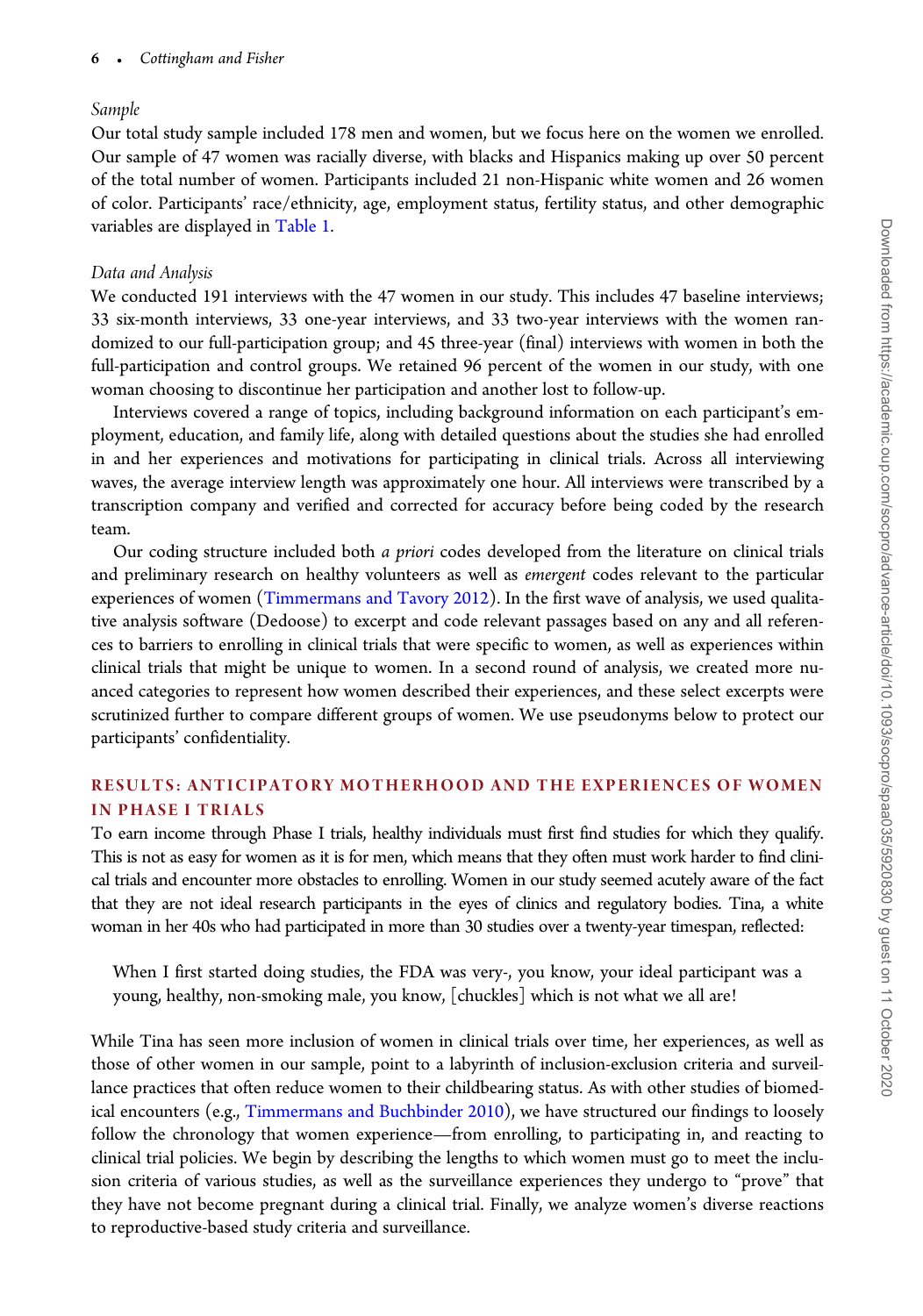## <span id="page-6-0"></span>Table 1. Demographics of Women Study Participants  $(N = 47)$

| Arm of Study<br>Full-Participation<br>35<br>Control<br>12<br><b>Clinical Trial Experience</b><br>11<br>1 study<br>2-4 studies<br>19<br>5-10 studies<br>10<br>11-45 studies<br>7<br>Race / ethnicity<br>Non-Hispanic white<br>21<br>Black<br>15<br>American Indian<br>$\mathbf{1}$<br>Asian<br>$\mathbf{1}$<br>$\mathfrak{2}$<br>9<br>$18 - 21$<br>$\mathbf{1}$<br>8<br>$22 - 29$ | %     |
|----------------------------------------------------------------------------------------------------------------------------------------------------------------------------------------------------------------------------------------------------------------------------------------------------------------------------------------------------------------------------------|-------|
|                                                                                                                                                                                                                                                                                                                                                                                  |       |
|                                                                                                                                                                                                                                                                                                                                                                                  | 74.5% |
|                                                                                                                                                                                                                                                                                                                                                                                  | 25.5% |
|                                                                                                                                                                                                                                                                                                                                                                                  |       |
|                                                                                                                                                                                                                                                                                                                                                                                  | 23.4% |
|                                                                                                                                                                                                                                                                                                                                                                                  | 40.4% |
|                                                                                                                                                                                                                                                                                                                                                                                  | 21.3% |
|                                                                                                                                                                                                                                                                                                                                                                                  | 14.9% |
| More than one race<br>Hispanic <sup>1</sup><br>Age                                                                                                                                                                                                                                                                                                                               |       |
|                                                                                                                                                                                                                                                                                                                                                                                  | 44.7% |
|                                                                                                                                                                                                                                                                                                                                                                                  | 31.9% |
|                                                                                                                                                                                                                                                                                                                                                                                  | 2.1%  |
|                                                                                                                                                                                                                                                                                                                                                                                  | 2.1%  |
|                                                                                                                                                                                                                                                                                                                                                                                  | 4.3%  |
|                                                                                                                                                                                                                                                                                                                                                                                  | 19.1% |
|                                                                                                                                                                                                                                                                                                                                                                                  |       |
|                                                                                                                                                                                                                                                                                                                                                                                  | 2.1%  |
|                                                                                                                                                                                                                                                                                                                                                                                  | 17.0% |
| 11<br>$30 - 39$                                                                                                                                                                                                                                                                                                                                                                  | 23.4% |
| $40 - 49$<br>16                                                                                                                                                                                                                                                                                                                                                                  | 34.0% |
| $50+$<br>11                                                                                                                                                                                                                                                                                                                                                                      | 23.4% |
| <b>Marital Status</b>                                                                                                                                                                                                                                                                                                                                                            |       |
| Single, never been married<br>13                                                                                                                                                                                                                                                                                                                                                 | 27.7% |
| Married (or marriage-like, long-term relationship)<br>15                                                                                                                                                                                                                                                                                                                         | 31.9% |
| Separated or divorced<br>16                                                                                                                                                                                                                                                                                                                                                      | 34.0% |
| Widowed<br>3                                                                                                                                                                                                                                                                                                                                                                     | 6.4%  |
| Number of Children                                                                                                                                                                                                                                                                                                                                                               |       |
| $\boldsymbol{0}$<br>13                                                                                                                                                                                                                                                                                                                                                           | 27.7% |
| $1 - 2$<br>18                                                                                                                                                                                                                                                                                                                                                                    | 38.3% |
| $3 - 4$<br>13                                                                                                                                                                                                                                                                                                                                                                    | 27.7% |
| $5 - 6$<br>3                                                                                                                                                                                                                                                                                                                                                                     | 6.4%  |
| <b>Fertility Status at Baseline</b>                                                                                                                                                                                                                                                                                                                                              |       |
| Childbearing potential<br>24                                                                                                                                                                                                                                                                                                                                                     | 51.1% |
| Post-menopausal<br>6                                                                                                                                                                                                                                                                                                                                                             | 12.8% |
| Sterile<br>14                                                                                                                                                                                                                                                                                                                                                                    | 29.8% |
| Unknown/missing data<br>3                                                                                                                                                                                                                                                                                                                                                        | 6.4%  |
| <b>Educational Attainment</b>                                                                                                                                                                                                                                                                                                                                                    |       |
| Less than high school<br>$\boldsymbol{2}$                                                                                                                                                                                                                                                                                                                                        | 4.3%  |
| High school or GED<br>5                                                                                                                                                                                                                                                                                                                                                          | 10.6% |
| Some college<br>16                                                                                                                                                                                                                                                                                                                                                               | 34.0% |
| Trade/Technical/Vocational training<br>$\overline{4}$                                                                                                                                                                                                                                                                                                                            | 8.5%  |
| 9<br>Associates degree                                                                                                                                                                                                                                                                                                                                                           | 19.1% |
| Bachelor degree<br>10                                                                                                                                                                                                                                                                                                                                                            | 21.3% |
| Graduate degree<br>$\mathbf{1}$                                                                                                                                                                                                                                                                                                                                                  | 2.1%  |

(continued)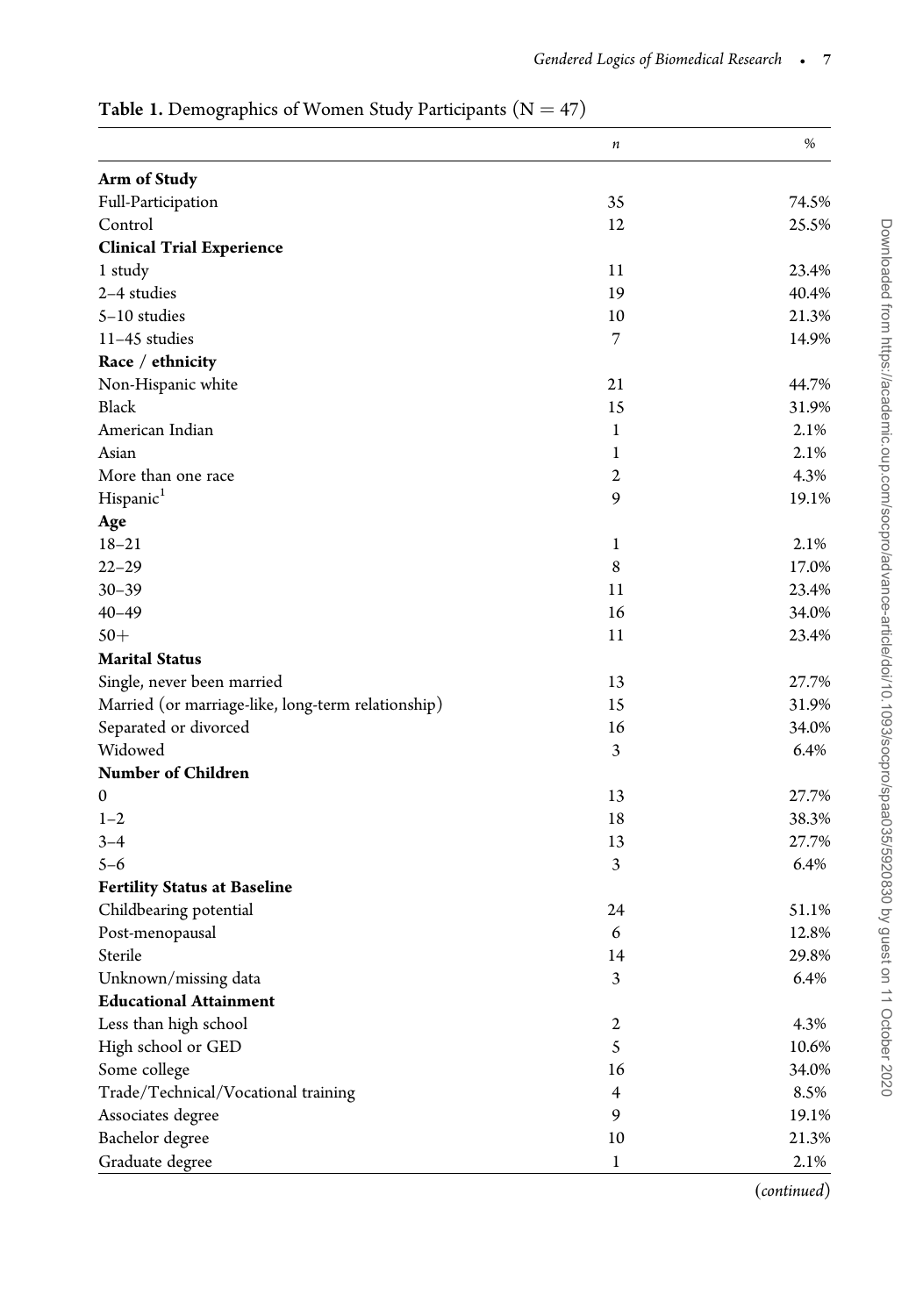|                                               | $\it n$ | %     |
|-----------------------------------------------|---------|-------|
| <b>Employment Status</b> <sup>2</sup>         |         |       |
| Full-time/Business owner (self-employed)      | 18      | 38.3% |
| Part-time/Independent or Irregular Contractor | 8       | 17.0% |
| Unemployed/Retired                            | 21      | 44.7% |
| <b>Household Income</b>                       |         |       |
| Less than $$10,000$                           | 10      | 21.3% |
| \$10,000 to \$24,999                          | 13      | 27.7% |
| \$25,000 to \$49,999                          | 17      | 36.2% |
| \$50,000 to \$74,999                          | 5       | 10.6% |
| \$75,000 to \$99,999                          |         | 2.1%  |
| \$100,000 or more                             |         | 2.1%  |

Table 1. Demographics of Women Study Participants  $(N = 47)$ (continued)

<sup>1</sup>The category "Hispanic" includes all racial groups; we had participants in our sample who identified as white, more than one race, and American Indian.

<sup>2</sup>These data are based on consolidated definitions of each employment category that we used to standardize self-reported data from participants.

## Overcoming Anticipatory Motherhood to Enroll in Trials

Past research on the inclusion of women in clinical trials has noted the number of barriers that women confront as they seek to enroll in clinical trials—including an agenda of paternalism and protectionism as well as scientific preferences for homogenous populations ([Cotton 1990;](#page-16-0) [Institute of](#page-16-0) [Medicine 1999;](#page-16-0) [Mazure and Jones 2015\)](#page-16-0). Not surprisingly, such barriers in Phase I trials are often tied to women's reproductive status, leading to a catch-22: Phase I trials seek young, healthy adults as participants, typically those between 18 and 45 years old, but in the case of women these are prime years of "childbearing potential." Thus, to include women at all means to accept older women who are postmenopausal, younger women who are surgically sterile, or to find alternative ways to define who might be at risk of getting pregnant. Women experienced this dilemma directly. Becca, a white woman in her 30s, noted:

Mostly now, the reasons I don't get into studies is because of my age. I'm at a really funny age. I'm not young enough for some studies, and I'm not old enough for others because I'm still able to have children.

Becca had participated in nine clinical trials at baseline—less than one per year since she had begun pursuing studies to supplement her income from a part-time job. Becca spent a fair amount of time searching for new studies, including signing up for online services that would "match" her to available studies for healthy women in her metropolitan area. Nonetheless, she could not find a single study in which to enroll during our study's three-year follow-up period.

When we met Joan, a white woman in her 40s, she was in her first clinical trial, but she had quit her job at a grocery store and was unemployed "by choice" to try to earn income through trials. Her motivation to do so was seeing her boyfriend of three years make large sums through his participation. To ready herself, she lost 80 pounds, but soon found out her fertility status made it much harder for her to qualify for studies than what she had expected based on her boyfriend's experience. She reflected, "So it's not as easy as it is for a 44-year old male, but I'm working on it. . . . A lot of study places want you to be basically just like no childbearing risk at all." Three years after that first clinical trial, she had participated in only four more studies, blaming her childbearing status for the lack of opportunities: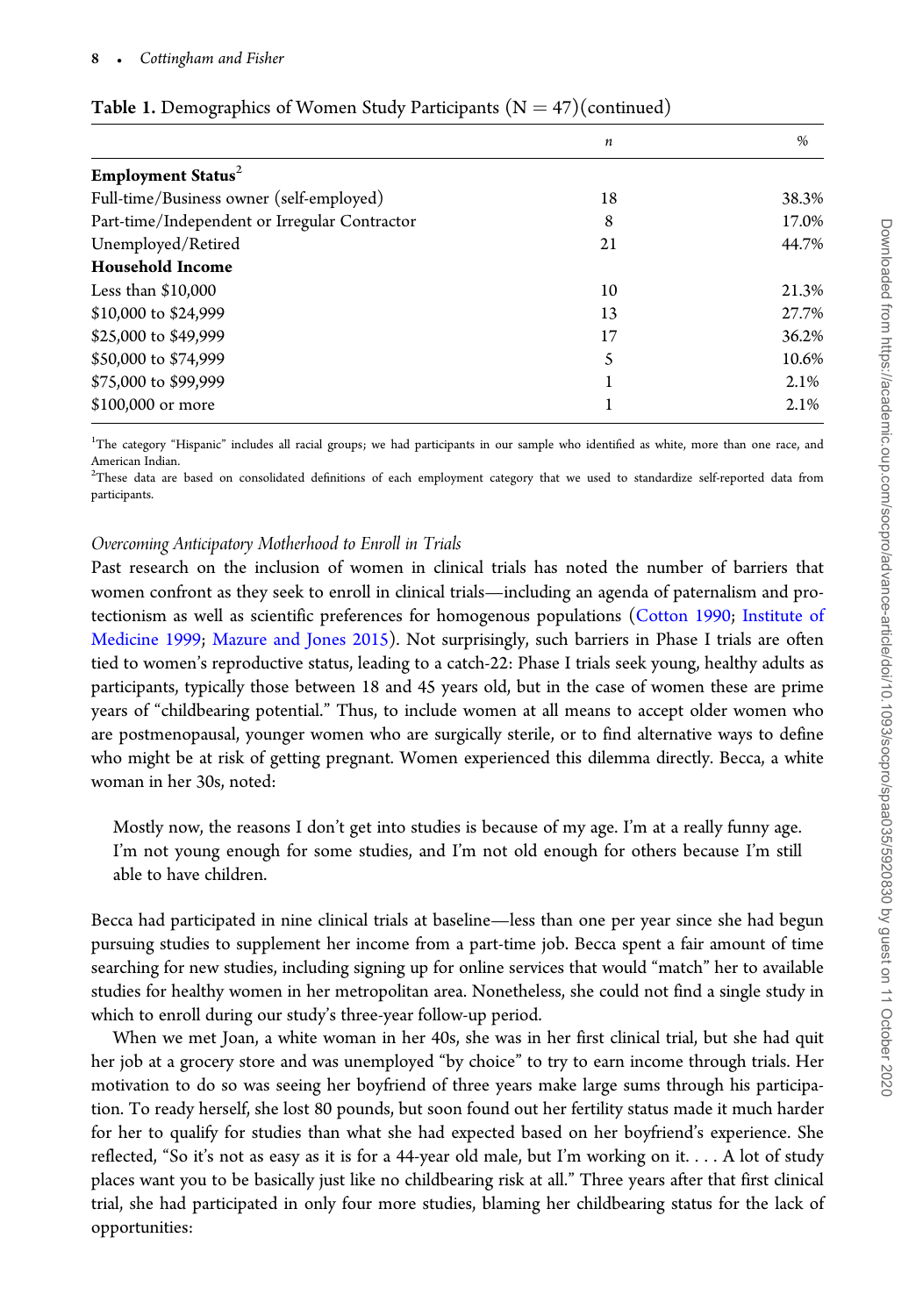I'm in menopause, and I'm not *post*-menopausal in that I'm still technically childbearing, that that's actually kept me out of studies... . At this point, yeah, either I have to go through menopause, which isn't something that I can really-. I go like four to six months between periods, but I'm not-, you know, I can't really rush it. [laughs] ... And I don't really want to, you know, go get my tubes tied 'cause it seems unnecessary at this particular point.

For Joan and other women in their 40s, the hope is that becoming postmenopausal will create more study opportunities, even if they are older than 45 by the time they have not menstruated for more than 12 months. Nonetheless, Becca's and Joan's cases illustrate why many "childbearing" women, despite their efforts and desire, might be unable to participate in trials.

Women who pursue clinical trials as full-time work appear to have two options: travel farther for studies or change their childbearing status. Bree, a black woman in her late 30s and self-proclaimed "professional lab rat," was the highest earning woman in our study (i.e.,  $\sim$ \$60,000 from ten studies in three years<sup>2</sup>), and she adopted both strategies. Bree lived in the Northeast, but she traveled to Texas and other Midwestern Phase I clinics to participate. She had also undergone a tubal occlusion after having her three children. Despite this, Bree lamented,

Men can easily-, if you don't make it into one study [as a man], you can easily go somewhere else and get into another, ...but as a woman, ... you have to look at the birth [control] options: are you childbearing [or] are you nonchildbearing? If you're nonchildbearing, what type of procedure did you have? What are they looking for exactly? If you are childbearing, then have you taken the appropriate type of birth control because if you're not taking anything, they might not want that. You might not have had sex for years, but so what, you know? [laughs] They still won't want you because there is always that assumption that you could get pregnant.

While Bree had participated in more than 40 clinical trials and could earn a relatively decent income from it, she had to put in much more effort than most healthy volunteers—women and men—ever would. Her reflection here also highlights the implicit assumption in biomedicine that women screening for trials are heterosexual and sexually active.

To cope with the always-present assumption that women are "mothers-in-waiting," at least two women in our study expressly underwent permanent sterilization to qualify for more Phase I trials. One of these women was Tammy, a white woman in her 40s who had participated in 13 trials at baseline:

This is kinda embarrassing to admit. Nobody knows this, not one person in my life, not my family or friends, but I got a procedure called Essure, E-s-s-u-r-e. There were so many good paying studies coming up for women who were surgically sterile or postmenopausal and I was never qualifying for them... . So, then I became a surgically sterile category and I could get into quite a few of these better paying studies. Like the  $$6,000$  one [I did] was for women who are surgically sterile.

Tammy gave herself an advantage (while taking on a risky procedure that is now deemed unsafe $^3)$  by undergoing Essure. Her experience illustrates the lengths to which women must go in order to be eligible to earn money from clinical trials.

<sup>2</sup> Bree's \$60,000 in clinical trial compensation over three years can be compared to the \$104,100 earned by the top earning male participant in the study. The 47 women in our study averaged \$11,712 in earnings compared to the 131 men who earned \$18,975 across the same three-year period. Thus, our data suggest a wage gap between men and women who participate in Phase I clinical trials.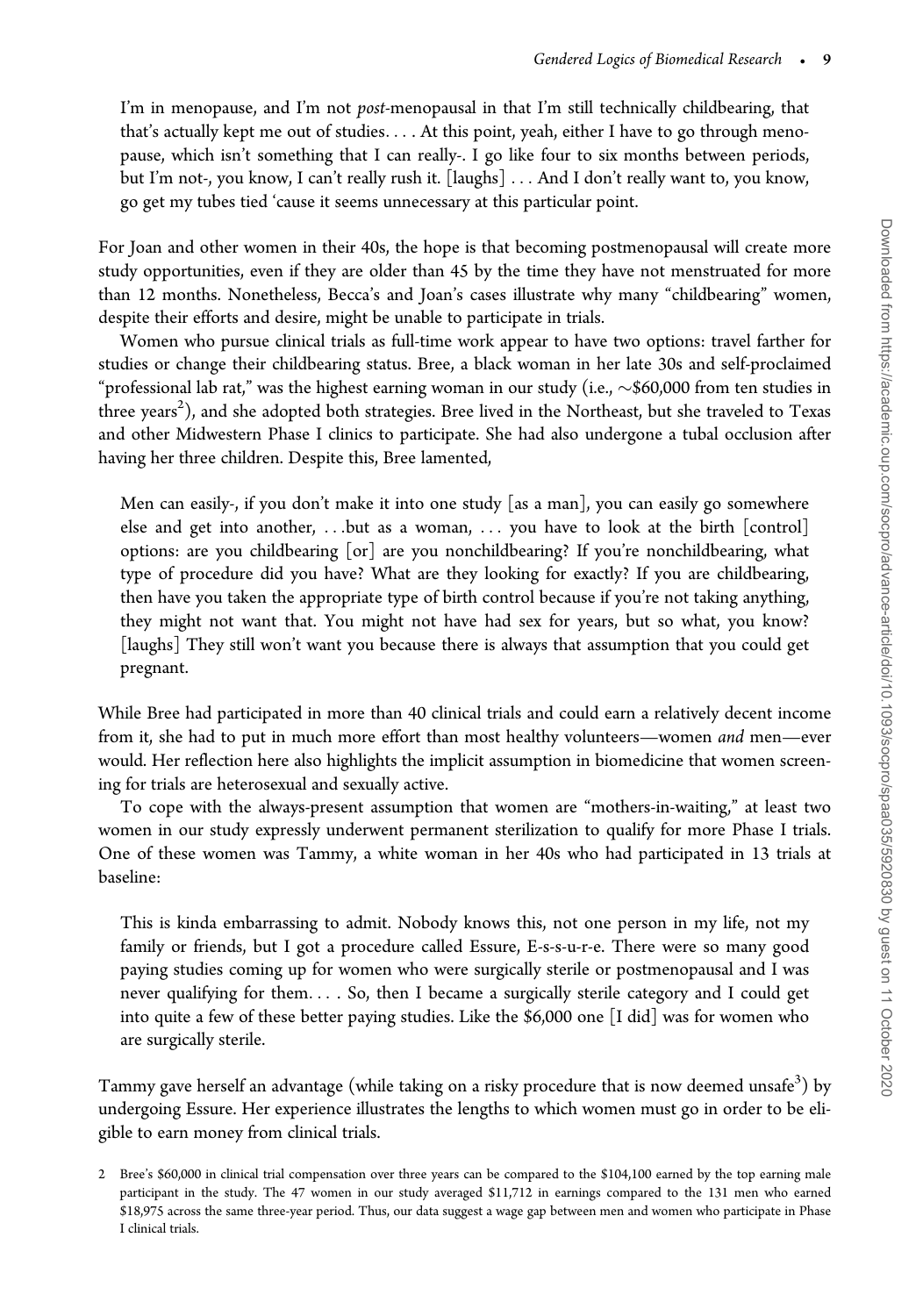However, even when women modify their bodies for Phase I trials, their generic potential for pregnancy as women can remain more compelling to clinics than their actual anatomy or sexual practices. Studies varied from liberal inclusion criteria in which women could claim abstinence as their primary method of birth control to studies that considered women who had tubal ligations or tubal occlusions to still be of childbearing potential. For Renee, who had also undergone permanent sterilization to increase her eligibility, this inconsistency in what counts as sterile and childbearing was particularly disheartening. A multiracial woman in her 30s, Renee had quit her full-time job in a large corporation's HR department in order to participate in clinical trials full-time and simultaneously pursue more creative endeavors. She was chagrined to discover that her tubal occlusion procedure was insufficient to make her count as nonchildbearing for all trials:

I went ahead and got my tubes tied in December, and it's still the same thing [I'm excluded from studies]. A lot of places like [Northeast Clinic], most of their studies are for postmeno women, and I'm like, "I can't have kids. You know, what's the big deal?"

Phase I clinics are also not always clear about the eligibility requirements for a particular study. Based on a phone screening process, women can be under the impression that their tubal ligation or occlusion is sufficient to allow enrollment. They might make an appointment to screen in person at the clinic only to find out the study demanded a hysterectomy or postmenopausal status. This was a complaint we heard from Penny, a black woman in her 40s who had participated in six studies at baseline:

My tubes are tied, but I still have all my female parts... . They [the clinic staff] called me and they told me, "Oh, well, you're not completely sterile [so you can't participate]." And I had already went through all the screening and everything... . . They were looking for women that were completely sterile, and that was a mistake on their part [to let me screen]... . But I mean, that's not the first time that's happened. It happened a couple times, I guess, where I come to the screening and they told me I didn't qualify because I didn't have a hysterectomy.

The money trial participants spend traveling to clinics is not reimbursed, so for women who travel far from home to screen, these expenses are considerable when not counterbalanced by study compensation. Thus, the wide variation across studies as well as the lack of detailed and accurate information provided in advance of screening can prove costly and disempowering, ultimately devaluing women's contributions to clinical labor.

## Surveillance Experiences while Participating in Trials

After enrolling, women must also consent to ongoing surveillance during a Phase I study. Here too we see the assumption of anticipatory motherhood underlying women's experiences in clinics. Regardless of their individual childbearing potential, women routinely experienced additional procedures, such as blood draws and urine collection, to test for pregnancy. Bree flagged the discrepancy in blood draws for men and women: "For this study, it has 42 [blood draws], but for me, I get 45... . Because every time I check in, they're checking to see if I'm pregnant, so I get three extras." In contrast, men are merely instructed to use two methods of birth control during a clinical trial and for 90 days after their last dose of an investigational drug. Women's bodies require additional documentation about their childbearing status while also being actively monitored.

<sup>3</sup> Essure is no longer available for sale or distribution in the United States due to serious risks, including perforation of the uterus and fallopian tubes and allergic reactions. See [https://www.fda.gov/MedicalDevices/ProductsandMedicalProcedures/](https://www.fda.gov/MedicalDevices/ProductsandMedicalProcedures/ImplantsandProsthetics/EssurePermanentBirthControl/default.htm) [ImplantsandProsthetics/EssurePermanentBirthControl/default.htm](https://www.fda.gov/MedicalDevices/ProductsandMedicalProcedures/ImplantsandProsthetics/EssurePermanentBirthControl/default.htm) (last accessed December 18, 2019).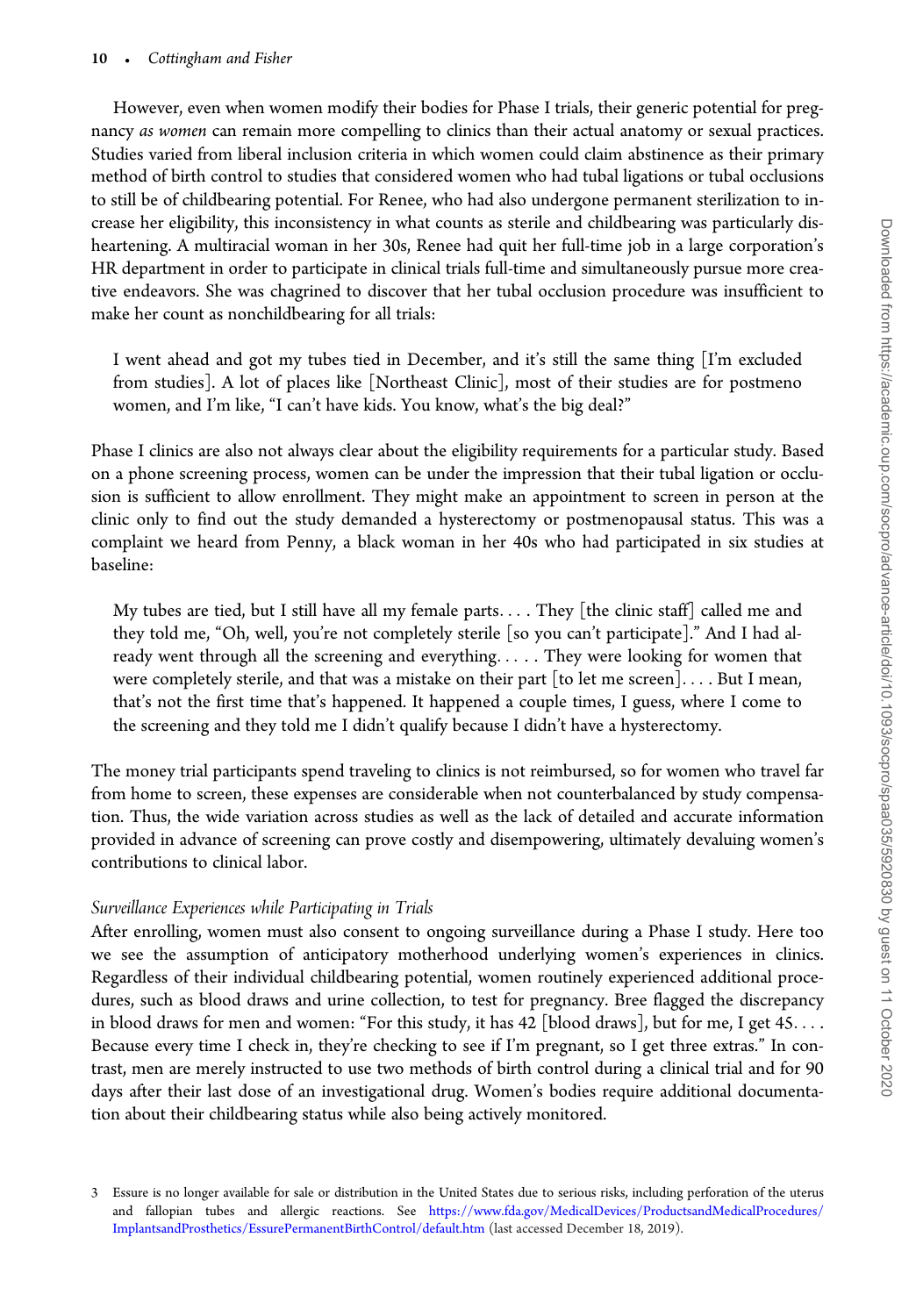For those women who have gone through sterilization procedures, they must supply their medical records or submit to additional testing, such as sonography, to confirm that they have had a tubal ligation or other procedure. Ultimately, as Penny declared, the burden of proof is on women when it comes to their childbearing status: "And, you have to bring proof. You can't just be like, 'Oh yeah, I'm using a condom. Oh yeah, I'm on birth control.' You have to bring the proof." None of the 131 men in our study discussed the need to "prove" that they use condoms to trial administrators. In this way, women encounter the logics of anticipatory motherhood that pervade Phase I research. Consenting to the risks to themselves or potential future fetuses is not seen as sufficient in the informed consent process, and instead their agency here is subordinated to the clinic and pharmaceutical company's authority—a practice also seen in certain patient populations, such as trans patients, whose agency in informed consent processes is routinely subordinated to that of medical authority [\(shuster 2019](#page-17-0)).

When women are excluded from Phase I trials, it is not only because of their biological sex; it is also because of assumptions about sexual activity. While abstinence can be an authorized form of birth control in some studies, the informed consent process largely assumes all participants to be sexually active. Using standardized consent forms, which include details about the study risks, inclusionexclusion criteria, and proscribed behaviors during the study, sex within Phase I trial parameters is always presumed to be a heterosexual and procreative activity that can result in a pregnancy, regardless of a woman's age, medical history, sexuality, or other factors [\(Cottingham and Fisher 2015\)](#page-16-0). From the perspective of participants, this can be perplexing and annoying. For instance, Helen, a white woman in her 40s, commented,

But see, I had a tubal ligation, so there's nothing else happening here [referencing her torso], you know? [laughs] ... I'm like, "I don't know why I have to take a pregnancy test. You know my stuff's sterile." But it's still required. I said, "It's a waste of money [for the clinic], but I'll do it."

Helen's words suggest that even when conception is implausible, women can be subjected to surveillance practices similar to those detailed by Bree. Underlying these practices is a framing of women as always potentially pregnant, regardless of her actual fertility status, along with the assumption that even if she were to become pregnant, other choices, such as abortion, would not be an option for her. This relies on a limited view of women's reproductive agency.

In another example, Jackie, a multiracial Hispanic woman in her 40s, noted how even postmenopausal women are subjected to frequent pregnancy tests:

A lot of ladies in the study [with me], they're like 60 and something like that, and they have me cracking up. They're like, "Oh my God, I don't even have a period anymore... . I'm not gonna get pregnant... . . I don't wanna have to pee in a cup all the time every time I come. I haven't had a menstrual cycle in like 12 years, so I don't know why they're worried." [laughs] ... .Yeah, they get a little upset.

While the postmenopausal women in Jackie's study might have been frustrated by the additional procedures, Jackie's mirth signals the absurdity of the situation. If even postmenopausal or surgically sterile women are still required to be under surveillance, that suggests that all women are seen through the eyes of clinic policy as pre-pregnant.

The need for heightened surveillance of women after they enroll in Phase I trials might be affirmed by the occasional pregnancies that do occur. Two of the women in our study told us they became pregnant during a clinical trial and chose to have an abortion. One was Celeste, a black woman in her mid-20s who participated in clinical trials full-time and was completely financially dependent on trial earnings. Celeste claimed either abstinence or spermicidal condoms as her primary method of birth control, which restricted her access to many clinical trials, but by traveling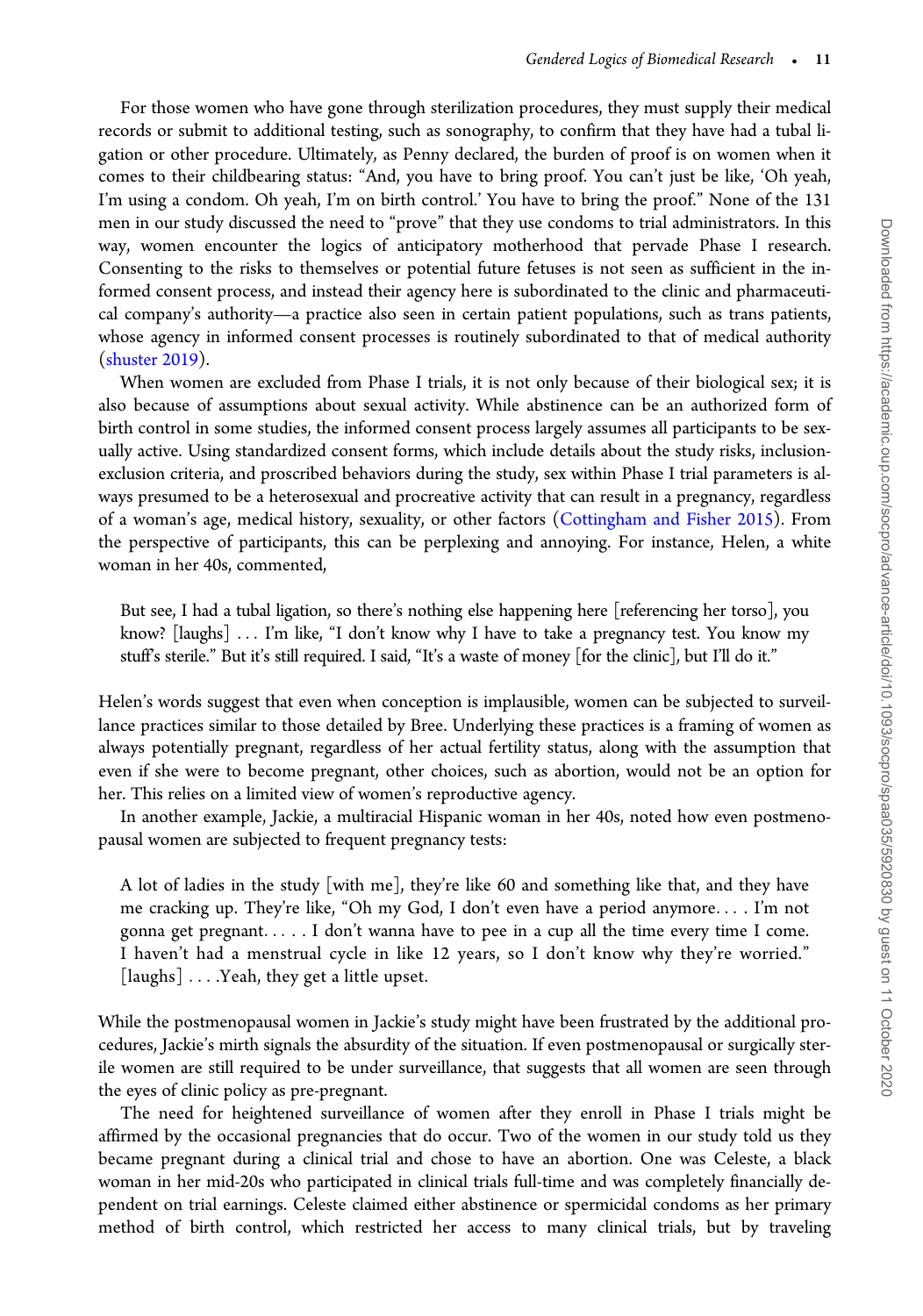throughout more than half of the United States, she was, nevertheless, able to find studies that allowed her to enroll. When discussing her birth control method, she initially confided in us:

As far as the birth control method, I don't [follow trial restrictions]... . I've been with one person for three years, so it's just, we're not gonna be using that [i.e., condoms]... . So I don't follow that... . As long as I don't get pregnant, I'm good.

The interviewer followed up to ask, "But you're not trying to get pregnant?" To which, Celeste responded, "No, I don't want kids." Three years later, during our final interview, Celeste recounted how her pregnancy was detected at an outpatient visit after she had already been dosed with the investigational drug and completed the confinement portion of the study:

I wound up getting pregnant, but I didn't know I was pregnant. The study doctor called me and told me I was pregnant. And I wound up getting banned [from enrolling in studies at that clinic], so yeah. I wound up getting an abortion... . That happens to a lot of women. A lot of women get pregnant and then get banned.

Celeste was notably bothered by being banned by one of the best paying clinics in the country. She understood that the ban was because she had lied about her birth control method, but she asserted, "They're [the male participants] not supposed to get anybody pregnant either, but I'm quite sure they do, you know?" Although Celeste did not develop this line of thought further, the implication, based on her experience, is that women are held to a different standard because their bodies are the ones subjected to pregnancy surveillance. The partners of heterosexual men who participate in clinical trials are seen as beyond the reach of Phase I clinics' surveillance practices. The tools of the clinic, and the logics by which they are used, mean that men can never be similarly penalized for breaking the rules or misrepresenting their contraceptive methods.<sup>4</sup>

Celeste's experience illustrates another critical piece of how anticipatory motherhood shapes Phase I trial participation and forms part of the gendered logics of clinical research organizations. Abortions are legal in the United States, but unknown and putative fetal risks are framed as the inevitable outcome of an unplanned pregnancy as opposed to a new decision point at which a woman might weigh her options to carry a pregnancy to term or opt for an abortion. Surveillance practices in the clinic and inclusion-exclusion criteria that require varying types of sterilization or postmenopausal status focus on preventing a pregnancy altogether rather than recognizing abortion as an option. Such practices appear at odds with ones that would uphold women's autonomy to make reproductive decisions. Despite these heightened efforts to avoid pregnancy, women still become pregnant, which might confirm for the industry the need to treat women's involvement in clinical trials with all the more caution.

Women must navigate a more intricate screening process and additional surveillance compared to their male counterparts, highlighting the gendered assumptions embedded in clinical trial protocols. In turn, these restrictions might encourage women to manipulate the truth to gain access to Phase I trials and the income they offer. Men may be equally dishonest about their sexual practices (see note 4), but they are less likely to be caught and banned from clinics as a result of any nonadherence to contraceptive requirements. By stripping women of childbearing potential of their agency—both medical and reproductive—through the always-present assumption of anticipatory motherhood, women are hampered in earning a living through clinical trial participation.

<sup>4</sup> It is difficult to determine if Celeste's hunch here is correct. From our longitudinal follow-up with the 131 men in the study, we identified five instances in which they likely did have a pregnant partner in violation of clinic policy. In one of the five cases, the pregnancy was terminated. But the total number of terminated pregnancies among both men and women in our sample is impossible to determine.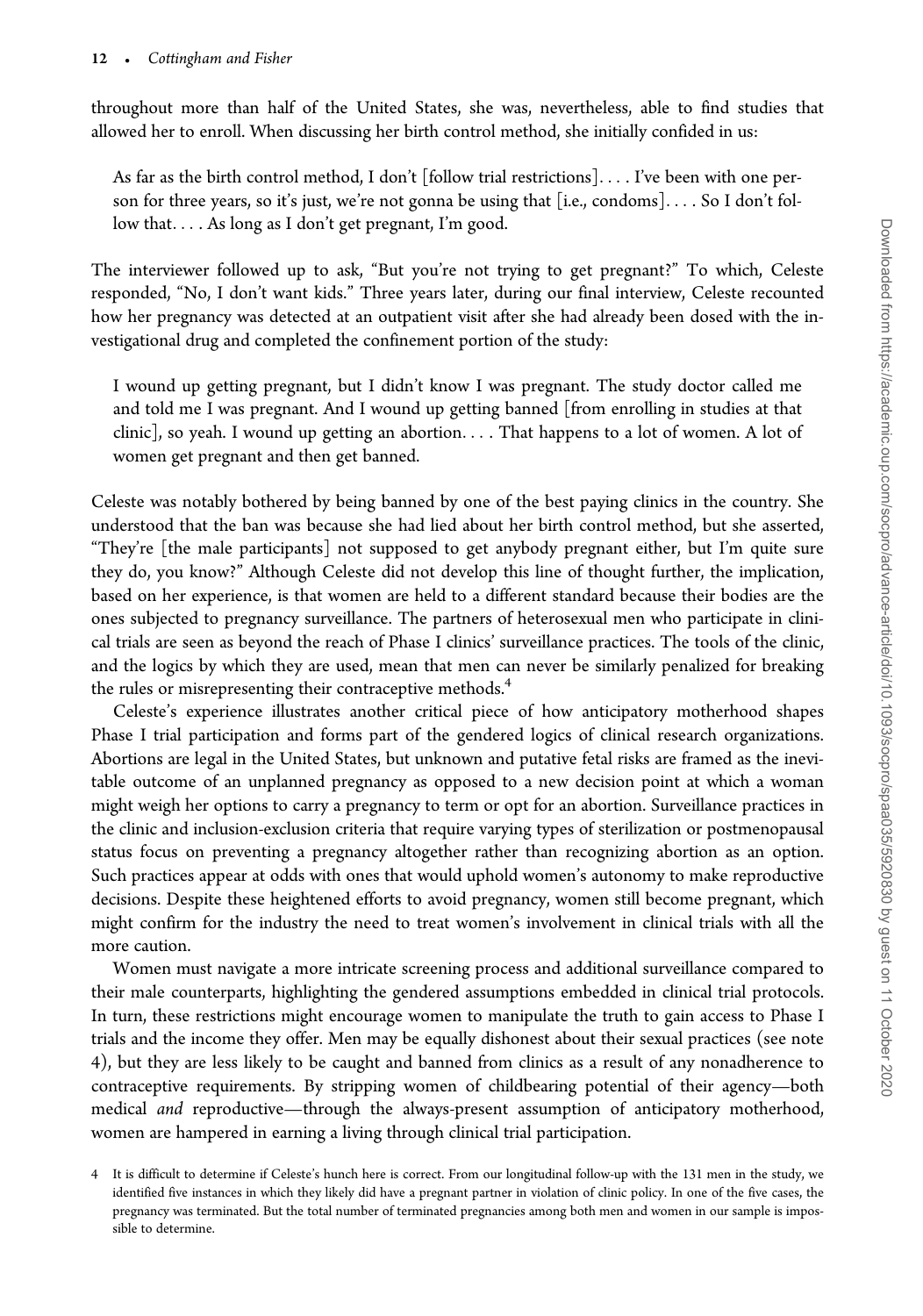#### Women's Reactions to Trial Practices

The women in our study had mixed views about the restrictions Phase I trials impose. It is important not to treat the category of "woman" as monolithic, so we examined our data to determine if these reactions varied across race, ethnicity, or dependence on clinical trial income. Women of childbearing potential from all racial and ethnic groups described the barriers they—and other women like them—had faced when trying to enroll in clinical trials. However, our data suggest that white women tended to approach these restrictions with greater trust in the clinics and a sense that clinic protocols are intended to protect them.

Women who framed women's study restrictions as positive rather than negative often accepted the logic that women and fetuses must be protected from clinical trial risks. With her long history of clinical trial participation, Tina largely trusted the clinics to keep women safe. In describing how she explained studies to a female friend, she said:

I told her the good thing about females doing studies is you usually don't qualify for the really risky ones, especially since she still has childbearing potential... . Some clinics are very nervous about women doing things with childbearing potential. They're not gonna let you do any of the risky things, you know?

In another example, Jackie noted that due to the research clinic's warnings, she had modified her sexual activity with her husband, even though he had had a vasectomy:

Because they did say in the study, "We're not sure like if someone did become pregnant how it would affect the fetus," or something like that. So, I'm like, "Okay, how about I just don't do anything [i.e., have sex] until ... the study ends. And so, I'm like, "Okay. I'd rather be safe than sorry."

Some women explicitly wanted to avoid deleterious effects on their childbearing potential, and they trusted the clinics, because they perceived that, as commercial enterprises, the clinics have an economic incentive not to harm women. Jennifer, a white woman in her 20s who was enrolled in her first Phase I trial at baseline, stated:

For a lot of [studies], you could not be a woman of childbearing potential, so that made things kinda difficult [to find a new study]... I think they probably do it because they don't want to get sued—which I totally understand—just in case it makes you barren or something. So depending on the type of drug that they're testing, I think that would be pretty fair [to exclude women]. They're just looking out for their own asses and, you know, try not to hurt people in a way that would last.

In these three cases, women did not critique the paternalism embedded in study protocols, seemingly feeling personally safer as healthy volunteers due to these restrictions.

Concerns about the risks to women of childbearing potential were particularly poignant for Becca, as in many respects she embodied anticipatory motherhood in her orientation to her clinical trial participation. When we met Becca, she was engaged, and over the next three years, she got married and planned to have children. Even though her childbearing status regularly prevented her from enrolling in a new trial, Becca's desire for future children was a critical part of her perceptions of those restrictions on her participation:

I guess it's just a safety precaution... . . If it's [the study drug] really like something that could possibly have long-term effects on you and you still plan on having kids, and ... I guess that if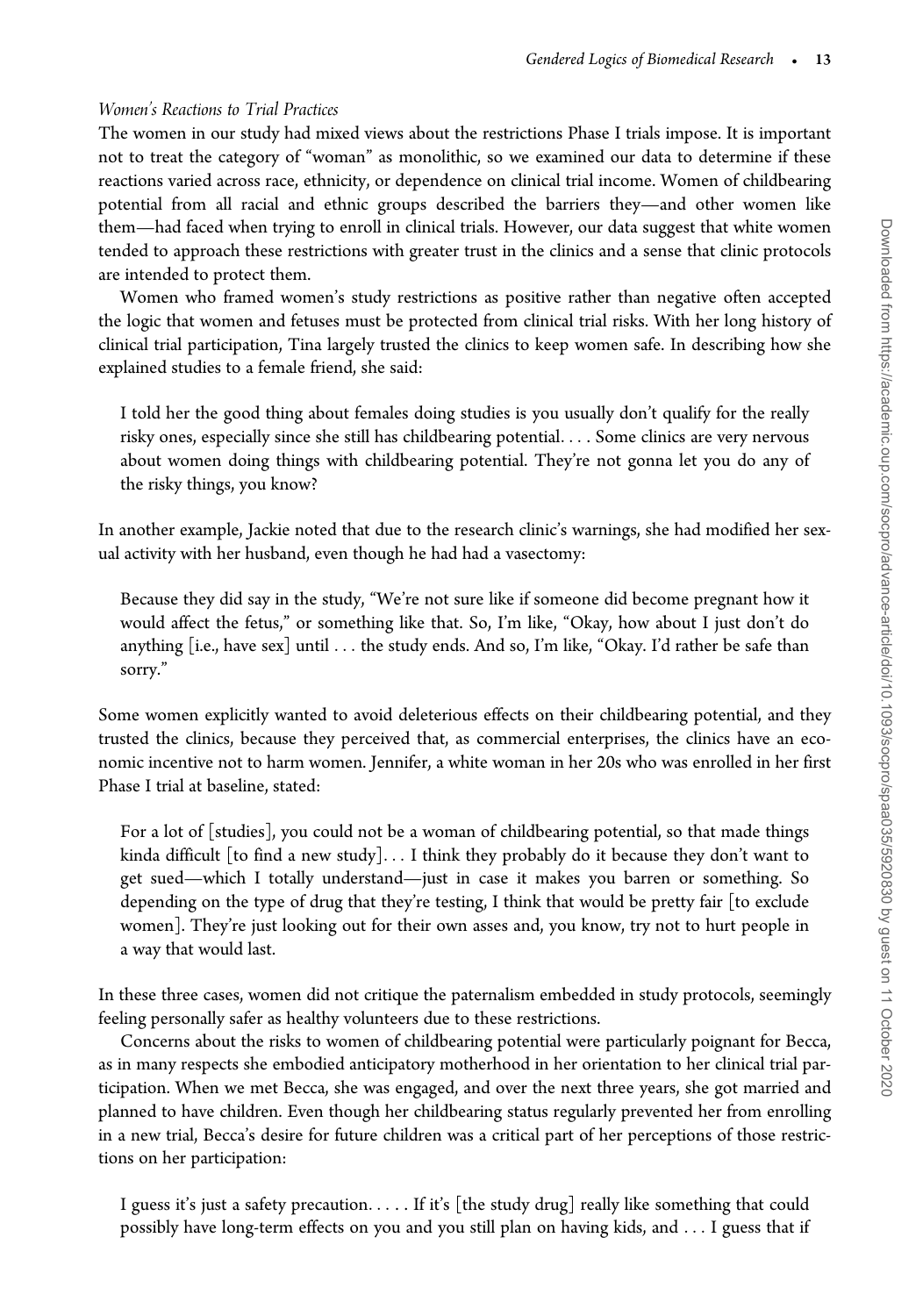## 14 • Cottingham and Fisher

they have to put that protocol [to exclude childbearing women] in there, it's necessary. You know?

Rather than critique the assumptions underlying this policy, however, Becca also emphasized her trust in the doctors:

It kind of sucks for me because, you know, I can't do as many studies as I'd like to. But, I mean, overall, I think they're probably doing it for the best, you know. They're the doctors; they know what's going on, so you got to trust them in that aspect.

Becca never explicitly questioned that restrictions on her trial participation were anything but reasonable. Over the final two years of her participation in our study, Becca suffered two miscarriages. Reflecting on the inclusion of women of childbearing potential in Phase I studies, she confided:

I guess I really started thinking more about how it affects you later on in your life, with all the medical issues I've been having now [i.e., both miscarriages]. . . . Before, I didn't really think about how it would affect my future... . I hate to think negatively about it, but I mean, there's always the possibility that one of these trials affected me carrying a child. But I prefer not to think about it.

Becca will likely never know whether her clinical trial participation played any role in her miscarriages, but if anything, it would confirm for her that women of childbearing potential ought to be considered a population in need of special protection in clinical trials. For her and some of the other women in our study, these concerns outweighed their frustration at not being able to earn as much income enrolling in Phase I trials as men typically can.

In contrast to a reaction of trust, a second group of women in our sample took a less charitable stance toward the restrictions on women of childbearing potential that were in place. These individuals perceived the restrictions as unfair, particularly for those who have had sterilization procedures. For example, as someone who had no intentions of having another child, Renee had concerns not about the potential risks of her clinical trial participation to a future pregnancy but to her livelihood, especially since she relied fully on studies to support her two daughters and herself. When she learned that her tubal occlusion was insufficient to qualify her for a high-paying study that was seeking men and postmenopausal women, she reflected on the "rough" financial situation she was experiencing: "So, once again, [laughs] once again, I felt like I was screwed." In another example, Joan noted that it was completely unfair that women were excluded from many Phase I trials. She felt that if women use a reliable form of birth control, there should be no problem with their participating. She went further and connected such exclusion to population health, noting both the importance of knowing how women react to medications and the absence of that information based on how studies are currently designed.

The "unfairness" of the exclusion of women from clinical trials often focused on women's need to take care of the children they have, and the lack of clinical trial opportunities was an impediment to earning income for their families. Rachel, a black woman in her 30s who had participated in two studies at baseline, simply stated, "I'm just an average person, a mother who was looking for a way to feed my family and keep my head above water until I was able to find a stable job again." Evonne, a black woman in her 30s, had tried to enroll in dozens of studies but kept getting denied because of her childbearing status, which she contrasted to her brother's ability to enroll whenever he desired. Acknowledging that there could be risk to a future fetus, Evonne shared:

I'm not pushing to have any kids right now or anything like that... I would be concerned if I did have another child because I would be concerned that I've done these studies and if it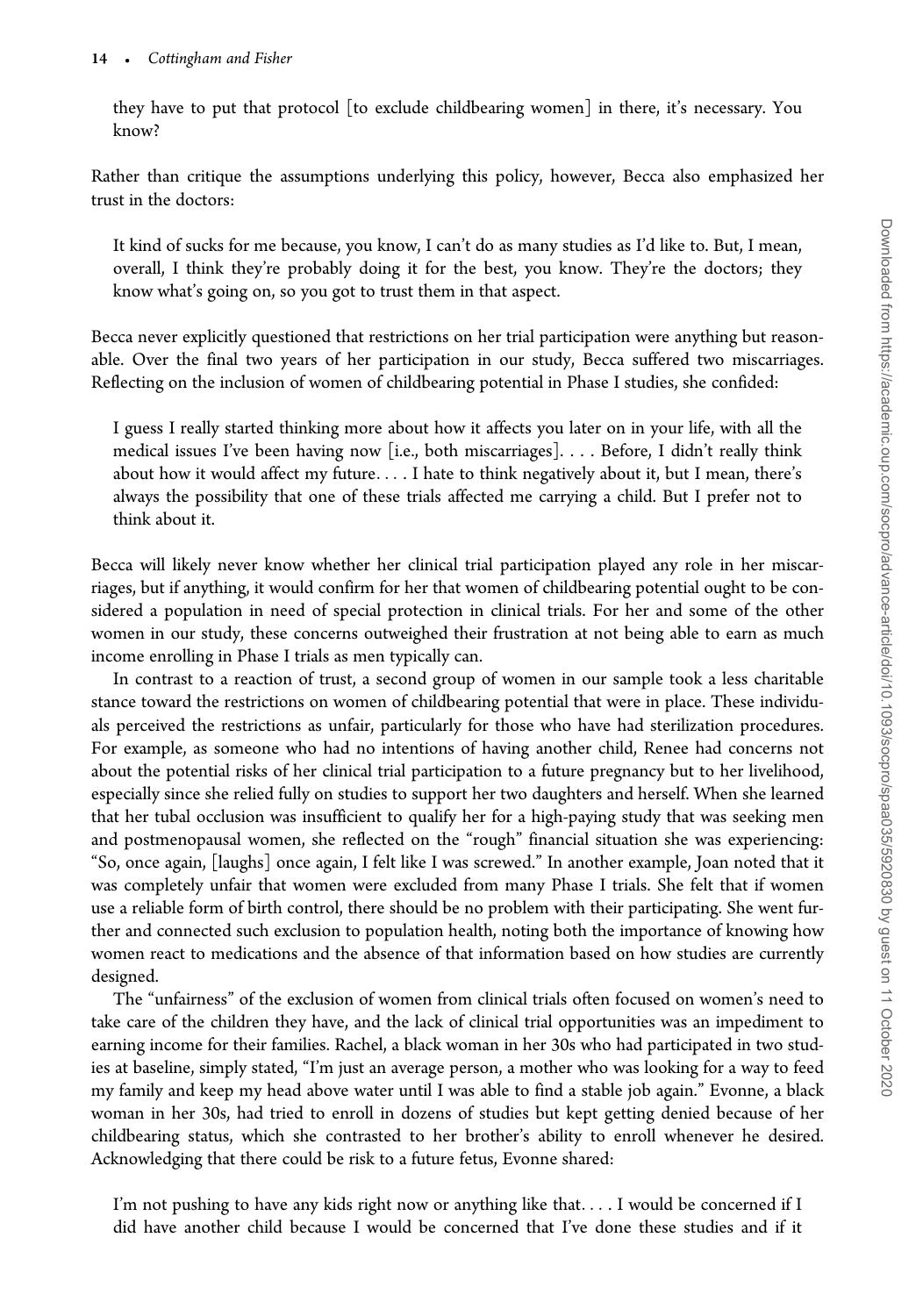would be defected or if I had any, you know, issues with my child's birth... . But even if you're not doing any studies, you never know. You never know what kind of kids you're going to get. And I just look at life like that. Things come your way and just take them as it goes. You make decisions in life and you just have to live off of them, and that's kind of how I see it.

Evonne highlights the ambivalence that the majority of women expressed about the risks of trials. More important than risk to a future fetus, however, was Evonne's unstable financial situation. Putting her present child in the frame, she explained, "I've just been kind of preparing myself for the worst-case scenario and just, you know, give myself a [financial] booster any way possible, or just helping with my daughter." In this sense, Evonne saw her current situation as necessitating some level of risk that she was prepared to accept. Doing so meant prioritizing her role as actual mother to her daughter over the possibility of harm to future, hypothetical children. Yet, the policies and practices embedded in clinical research organizations curtail her ability to make such choices or weigh these risks herself and, instead, deny her access to certain clinical trials outright.

#### **CONCLUSION**

Examining Phase I trials as a gendered organization [\(Acker 1990](#page-15-0)) highlights the logics and assumptions that underlie policies and practices that women experience while trying to enroll and participate in Phase I clinical trials. We found that women, as potential research subjects, confront their childbearing status as one of the key barriers to enrollment—though the definition of this status and the criteria used to include or exclude women varied across clinical trials and research clinics. As "clinical laborers," female healthy volunteers must continually prove through heightened surveillance that they are not (yet) pregnant, a risk which is constructed as so great that it can defy the odds and occur even in postmenopausal and surgically sterile women.

Our findings further demonstrate not simply the barriers, varying criteria, and experiences of surveillance that women confronted, but also their diverse reactions to these policies. Some women accept paternalistic policies as a sign of protection and accept the logics of "anticipatory motherhood." Such women rarely questioned, despite scientific evidence to the contrary, that women should be treated differently than men when it comes to (presumed) fetal risk, accepting that women hold full responsibility for future adverse fetal outcomes ([Daniels 1997](#page-16-0)). Yet, other women in our sample did not perceive the exclusion of women of childbearing potential as wholly benevolent, pointing instead to their need to provide for existing children, not phantom fetuses. In this sense, women as a group see clinical practices along a continuum between "care" and "control" similar to that described by surveillance scholars ([Lyon 2001;](#page-16-0) [Monahan 2011](#page-16-0)). Although not absolute, white women were more likely to interpret policies of exclusion and surveillance as a form of care, while black women focused on these policies' effect as gatekeeping mechanisms that limit their access to the financial benefits of trial participation. Certainly, the specter of medical abuse and unethical practices that exploited racial and ethnic minorities in the past could be at play here ([Briggs 2002;](#page-15-0) [Reverby 2009;](#page-17-0) [Skloot 2010](#page-17-0)), but minority women did not articulate distrust in researchers. Indeed, they wanted more access to the financial benefits of enrolling in Phase I trials. This suggests that low-income women of color may feel these practices of exclusion more acutely and be disproportionately harmed by a lack of financial alternatives.

Anticipatory motherhood marks all women as potential carriers of financial and legal risks to pharmaceutical sponsors and research clinics. Through their attempts to meet inconsistent inclusion criteria and repeated surveillance in pregnancy testing, even the most motivated women in our sample can have difficulty finding studies in which to enroll. The logic of the female body as a source of risk and always potentially pregnant occludes the real harms that can occur when women are routinely excluded from biomedical research. This practice seems to devalue women as clinical laborers, but also as patients. All women might be harmed further downstream if they become consumers of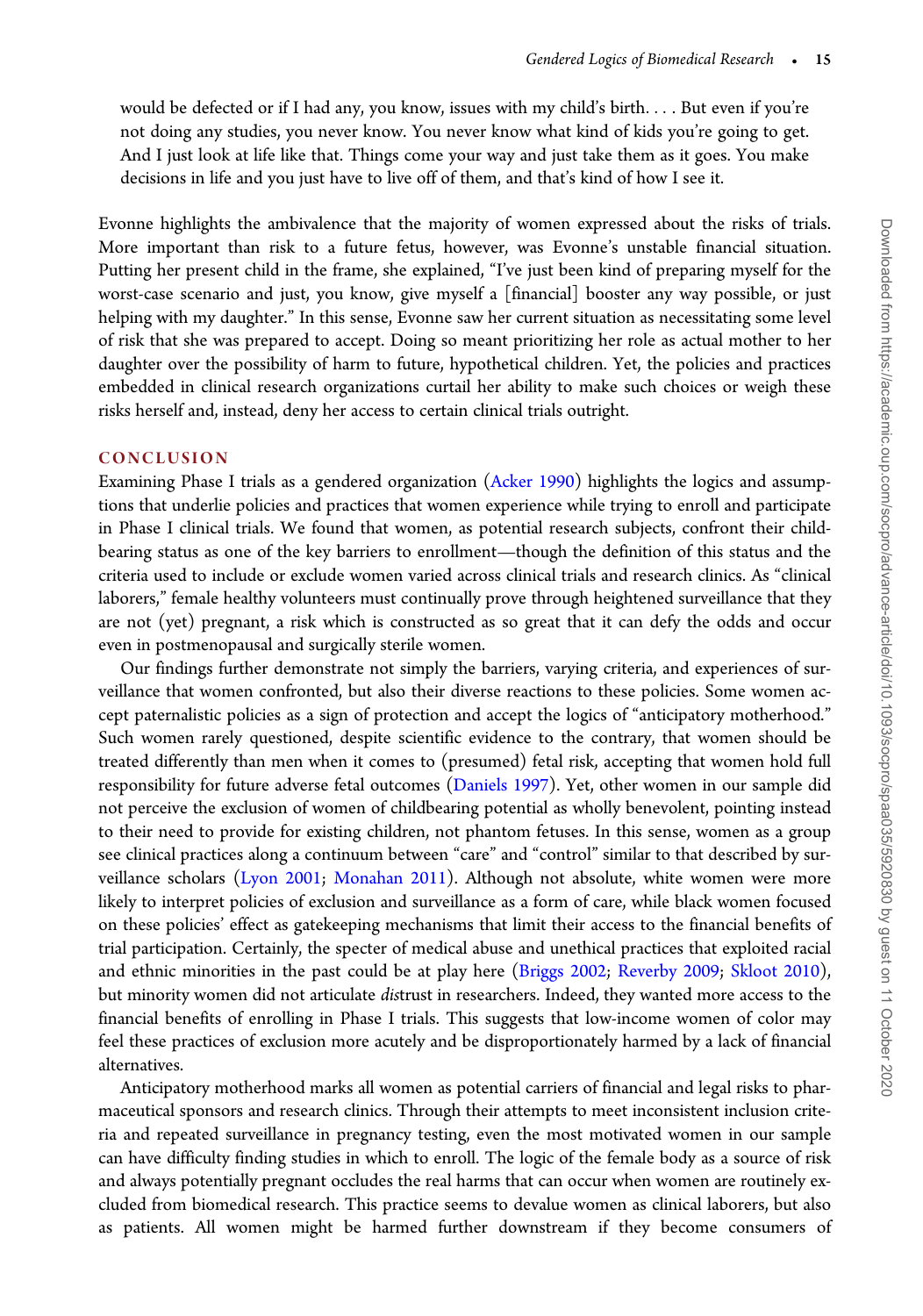<span id="page-15-0"></span>pharmaceuticals whose safety has been insufficiently vetted for their bodies. Framing clinical research organizations as gendered ([Martin 2003\)](#page-16-0) draws our attention to the tacitly circulating assumptions and practices that create added demands on women. The logic of anticipatory motherhood is clear in this context, and future research on gender and organizations should continue to examine it directly as a possible mechanism of exclusion in other contexts. Yet our findings also suggest that the logic of anticipatory motherhood may have disproportionate effects based on social class and race, eliciting diverse reactions and varying degrees of harm depending on one's access to alternative work opportunities.

The practices and policies of pharmaceutical companies and research clinics that we identify here are avoidable. In this quasi-healthcare context, just another blood draw, medical record, or urine test seems like the most obvious solution to concerns about hypothetical fetuses and corporate liability. But we can easily imagine other practices that do not reinforce a logic of anticipatory motherhood in which all women (and only women) are reduced to their childbearing status and subjected to added surveillance. For example, free birth control, including condoms for men, abortion care, or checks on sperm count and virility for male participants could be implemented into these organizational practices. Rather than distrust and scrutinize women, researchers could, instead, facilitate the medical and reproductive agency of all participants.

The organizational logics of Phase I clinical trials, parallel to logics in other contexts [\(Waggoner](#page-17-0) [2017\)](#page-17-0), assume that women are "pregnant until proven otherwise," painting women to be actively and irresponsibly heterosexual. The gendered meaning of this is that the female body and its connection with motherhood is at odds with earning money though clinical trials, which supposedly engender risks to future children for base and selfish reasons (cf. Almeling 2011; [Waggoner 2017](#page-17-0)). Moreover, within this frame, the assumption is that any pregnancies that occur will be carried to term and with negative fetal outcomes. Our findings show that some women are willing to seek abortions, yet terminating a pregnancy is never spoken of as an option when restricting women's clinical trial participation. These policies disadvantage working-class and minority women by denying them equitable access to clinical-trial work and revoking their ability to assess risk for themselves. Thus, rather than helping women by affirming their reproductive choices, the anticipatory motherhood logics inscribed in clinical trial organizations constrict vulnerable women individually and further a biomedical reality in which women's health depends on therapies tested primarily on male bodies.

#### REFERENCES

Acker, Joan. 1990. "Hierarchies, Jobs, Bodies: A Theory of Gendered Organizations." Gender & Society 4(2):139-58. Almeling, Rene. 2011. Sex Cells: The Medical Market for Eggs and Sperm. Berkeley, CA: University of California Press.

- Briggs, Laura. 2002. Reproducing Empire: Race, Sex, Science, and U.S. Imperialism in Puerto Rico. Berkeley, CA: University of California Press.
- Britton, Dana M. 2000. "The Epistemology of the Gendered Organization." Gender & Society 14(3):418-34.
- Britton, Dana M., and Laura Logan. 2008. "Gendered Organizations: Progress and Prospects." Sociology Compass  $2(1):107-21.$
- Carpenter, David. 2010. Reputation and Power: Organizational Image and Pharmaceutical Regulation at the FDA. Princeton, NJ: Princeton University Press.
- Chen, Alice, Hilary Wright, Hawi Itana, Merina Elahi, Ayomide Igun, Guoxing Soon, Anne R. Pariser, and Emmanuel O. Fadiran. 2018. "Representation of Women and Minorities in Clinical Trials for New Molecular Entities and Original Therapeutic Biologics Approved by FDA CDER from 2013 to 2015." Journal of Women's Health 27(4):418–29.
- Cooper, Melinda, and Catherine Waldby. 2014. Clinical Labor: Tissue Donors and Research Subjects in the Global Bioeconomy. Durham, NC: Duke University Press.
- Corrigan, Oonagh P. 2002. "'First in Man': The Politics and Ethics of Women in Clinical Drug Trials." Feminist Review 72:40–52.
- Cottingham, Marci D. 2014. "Recruiting Men, Constructing Manhood: How Health Care Organizations Mobilize Masculinities as Nursing Recruitment Strategy." Gender & Society 28(1):133-56.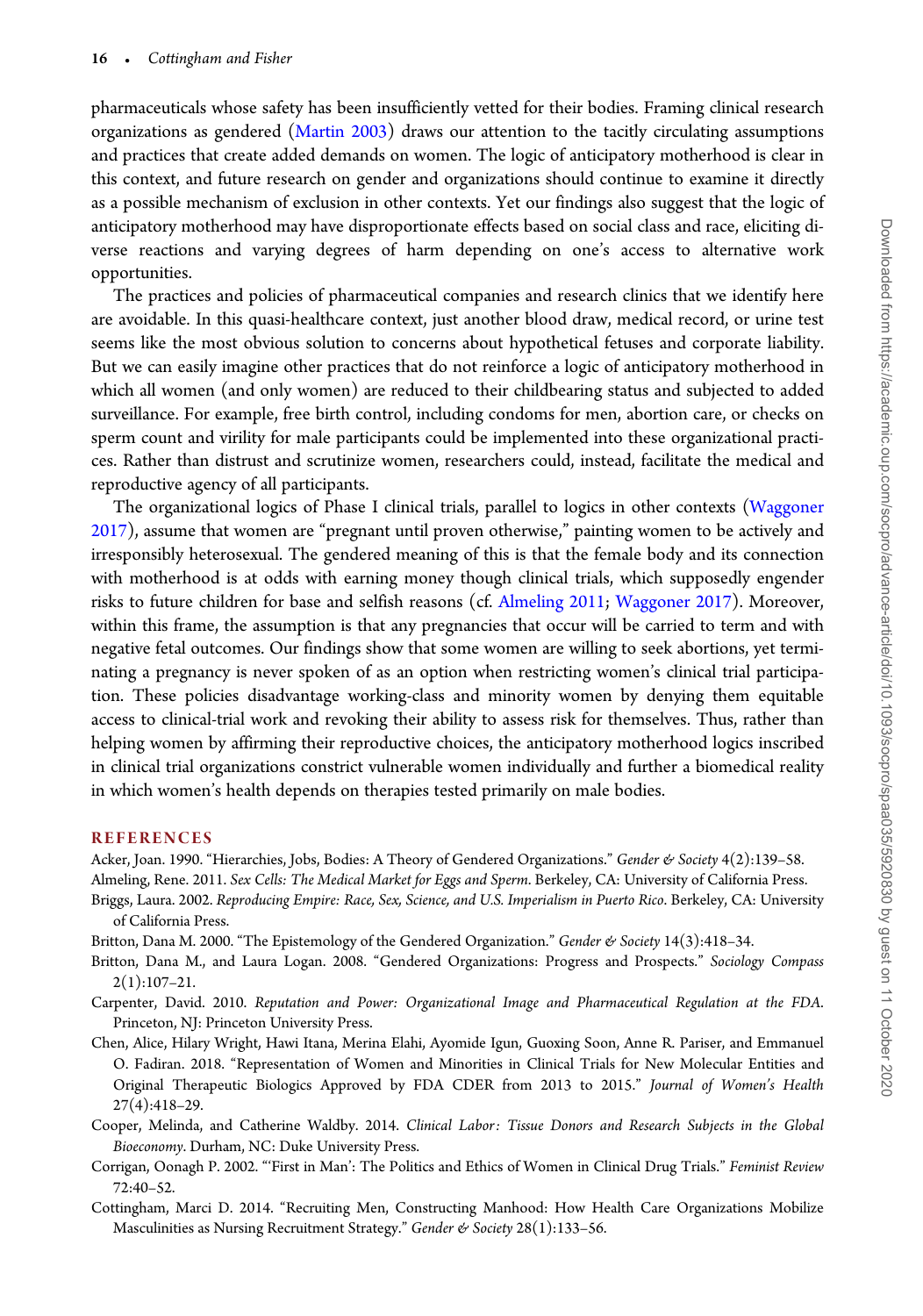- <span id="page-16-0"></span>Cottingham, Marci D., and Jill A. Fisher. 2015. "Consenting to Heteronormativity: Sexual Assumptions in Biomedical Research." AG About Gender: International Journal of Gender Studies 4(7):1–18.
- Cottingham, Marci D., and Jill A. Fisher. 2016. "Risk and Emotion among Healthy Volunteers in Clinical Trials." Social Psychology Quarterly 79(3):222–42.
- Cotton, Paul. 1990. "Is There Still Too Much Extrapolation from Data on Middle-Aged White Men?" JAMA 263(8):1049–50.
- Daniels, Cynthia R. 1997. "Between Fathers and Fetuses: The Social Construction of Male Reproduction and the Politics of Fetal Harm." Signs 22(3):579–616.
- Denissen, Amy M., and Abigail C. Saguy. 2014. "Gendered Homophobia and the Contradictions of Workplace Discrimination for Women in the Building Trades." Gender & Society 28(3):381-403.
- Edelblute, Heather B., and Jill A. Fisher. 2015. "Using 'Clinical Trial Diaries' to Track Patterns of Participation for Serial Healthy Volunteers in US Phase I Studies." Journal of Empirical Research on Human Research Ethics  $10(1):65-75.$
- Elliott, Carl, and Roberto Abadie. 2008. "Exploiting a Research Underclass in Phase 1 Clinical Trials." New England Journal of Medicine 358(22):2316–17.

Epstein, Steven. 2007. Inclusion: The Politics of Difference in Medical Research. Chicago, IL: University of Chicago Press.

- Faden, Ruth R., and Tom L. Beauchamp. 1986. A History and Theory of Informed Consent. New York: Oxford University Press.
- Fisher, Jill A. 2020. Adverse Events: Race, Inequality, and the Testing of New Pharmaceuticals. New York: New York University Press.
- Fisher, Jill A., and Marci D. Cottingham. 2017. "This Isn't Going to End Well: Fictional Representations of Medical Research in Television and Film." Public Understanding of Science 26(5):564–78.
- Fisher, Jill A., and Corey A. Kalbaugh. 2011. "Challenging Assumptions About Minority Participation in US Clinical Research." American Journal of Public Health 101(12):2217–22.
- Healy, Bernadine. 1991. "The Yentl Syndrome." The New England Journal of Medicine 325(4):274–76.
- Hornblum, Allen M. 1998. Acres of Skin: Human Experiments at Holmesburg Prison. New York: Routledge.
- Institute of Medicine. 1999. Women and Health Research: Ethical and Legal Issues of Including Women in Clinical Studies. Vol. 2, Workshop and Commissioned Papers. Washington, DC: The National Academy Press.
- Jain, Nupur, Marci D. Cottingham, and Jill A. Fisher. 2020. Disadvantaged, Outnumbered, and Discouraged: Women's Experiences as Healthy Volunteers in U.S. Phase I Trials. Critical Public Health 30(2):141–52.
- Junod, Suzanne White. 2003. "Folic Acid Fortification: Fact and Folly." Pp. 55–62 in The Food and Drug Administration, edited by M. A. Hickmann. New York: Nova Science.
- Kim, J. H., and A. R. Scialli. 2011. "Thalidomide: The Tragedy of Birth Defects and the Effective Treatment of Disease." Toxicological Sciences 122(1):1–6.
- Lemmens, Trudo, and Carl Elliott. 1999. "Guinea Pigs on the Payroll: The Ethics of Paying Research Subjects." Accountability in Research  $7(1):3-20$ .
- Linders, Annulla. 1998. "Abortion as a Social Problem: The Construction of 'Opposite' Solutions in Sweden and the United States." Social Problems 45(4):488–509.

Lyon, David. 2001. Surveillance Society: Monitoring Everyday Life. UK: McGraw-Hill Education.

- Martin, Patricia Yancey. 2003. "'Said and Done' versus 'Saying and Doing' Gendering Practices, Practicing Gender at Work." Gender & Society 17(3):342–366.
- Mazure, Carolyn M., and Daniel P. Jones. 2015. "Twenty Years and Still Counting: Including Women as Participants and Studying Sex and Gender in Biomedical Research." BMC Women's Health 15(1). [https://doi.org/10.1186/](https://doi.org/10.1186/s12905-015-0251-9) [s12905-015-0251-9](https://doi.org/10.1186/s12905-015-0251-9).
- Merkatz, Ruth B. 1993. "Women in Clinical Trials: An Introduction." Food and Drug Law Journal 48(2):161–166.
- Monahan, Torin. 2011. "Surveillance as Cultural Practice." Sociological Quarterly 52(4):495–508.
- Monahan, Torin, and Jill A. Fisher. 2015. "'I'm Still a Hustler': Entrepreneurial Responses to Precarity by Participants in Phase I Clinical Trials." Economy and Society 44(4):545–66.
- Paap, Kris. 2006. Working Construction: Why White Working-Class Men Put Themselves—and the Labor Movement—in Harm's Way. Ithaca, NY: Cornell University Press.
- Parekh, Ameeta, Emmanuel O. Fadiran, Kathleen Uhl, and Douglas C. Throckmorton. 2011. "Adverse Effects in Women: Implications for Drug Development and Regulatory Policies." Expert Review of Clinical Pharmacology 4(4):453–466.
- Parkinson, Chris, Kate E. Thomas, and Cyndy E. Lumley. 1997. "Reproductive Toxicity Testing of Pharmaceutical Compounds to Support the Inclusion of Women in Clinical Trials." Human and Experimental Toxicology  $16(5):239-46.$